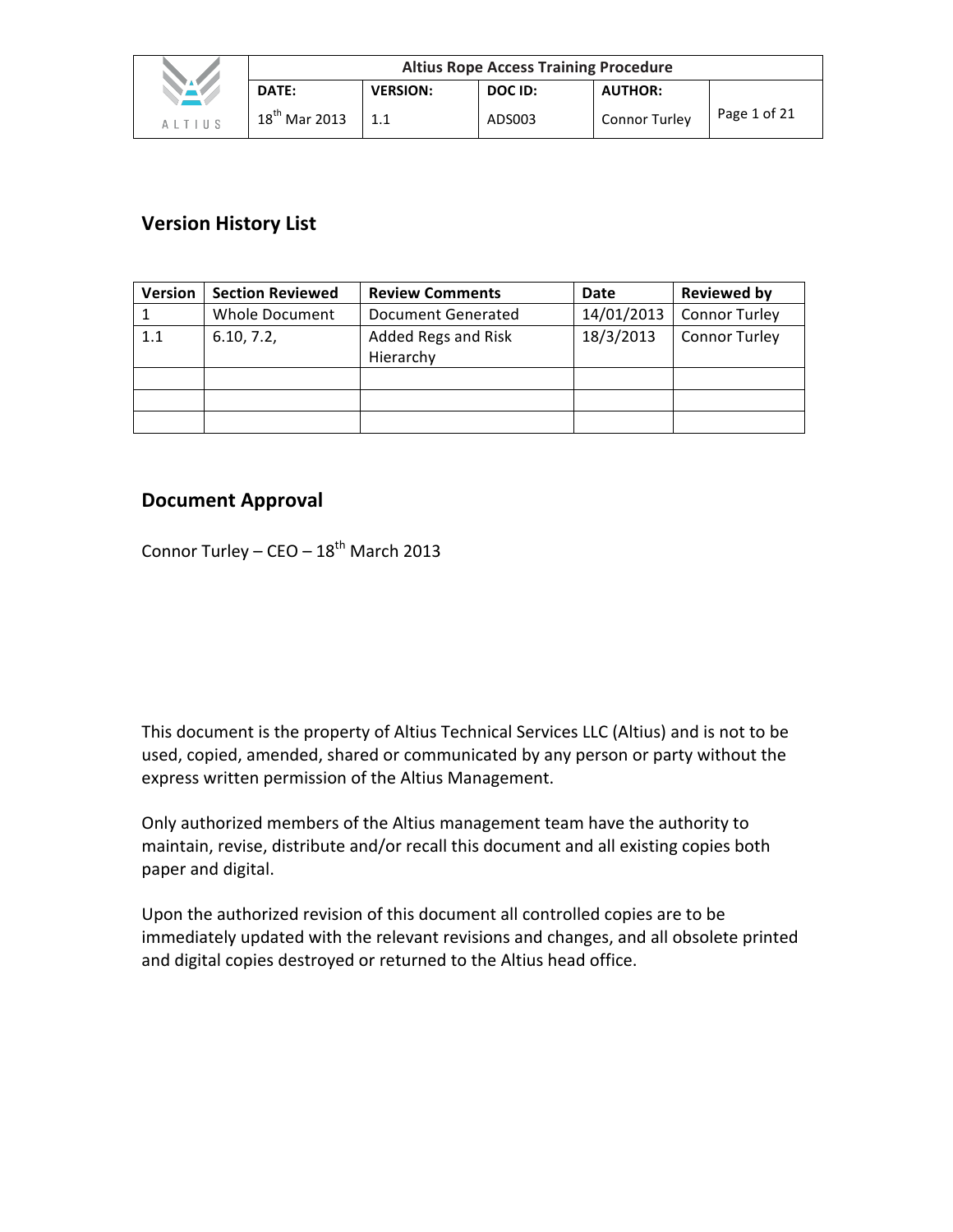

1.1 

**AUTHOR:**

Connor Turley  $\vert$  Page 2 of 21

- **1.0 Foreword**
- **2.0 Scope**
- **3.0 General Principles**

# **4.0 Quality Controls and Management**

- 4.1 Document Control
- 4.2 Management Responsibilities
- 4.3 Supervisory Responsibilities

# **5.0 Human Resource Management & Training**

- 5.1 First Aid Certification
- 5.2 Qualified Trainers
- 5.3 Trainer Competence
- 5.4 Trainer Qualification & Experience
- 5.5 IRATA Publications for Trainees
- 5.6 Trainers Manual and Procedures
- 5.7 Sub Contract Trainers
- 5.8 Trainee Information pack
- 59. Trainee induction
- 5.10 Course Hand-outs
- 5.11 National & Local Legislation
- 5.12 Risk Assessment for Training Locations
- 5.13 Trainer File
- 5.14 Statement of Physical Fitness

# **6.0 Equipment and Facilities**

- 6.1 Purchasing of Rope Access Equipment
- 6.2 Selection of Equipment
- 6.3 Equipment Storage
- 6.4 Equipment Inspection, Care and Maintenance
- 6.5 Summary of General Rules of Rope Care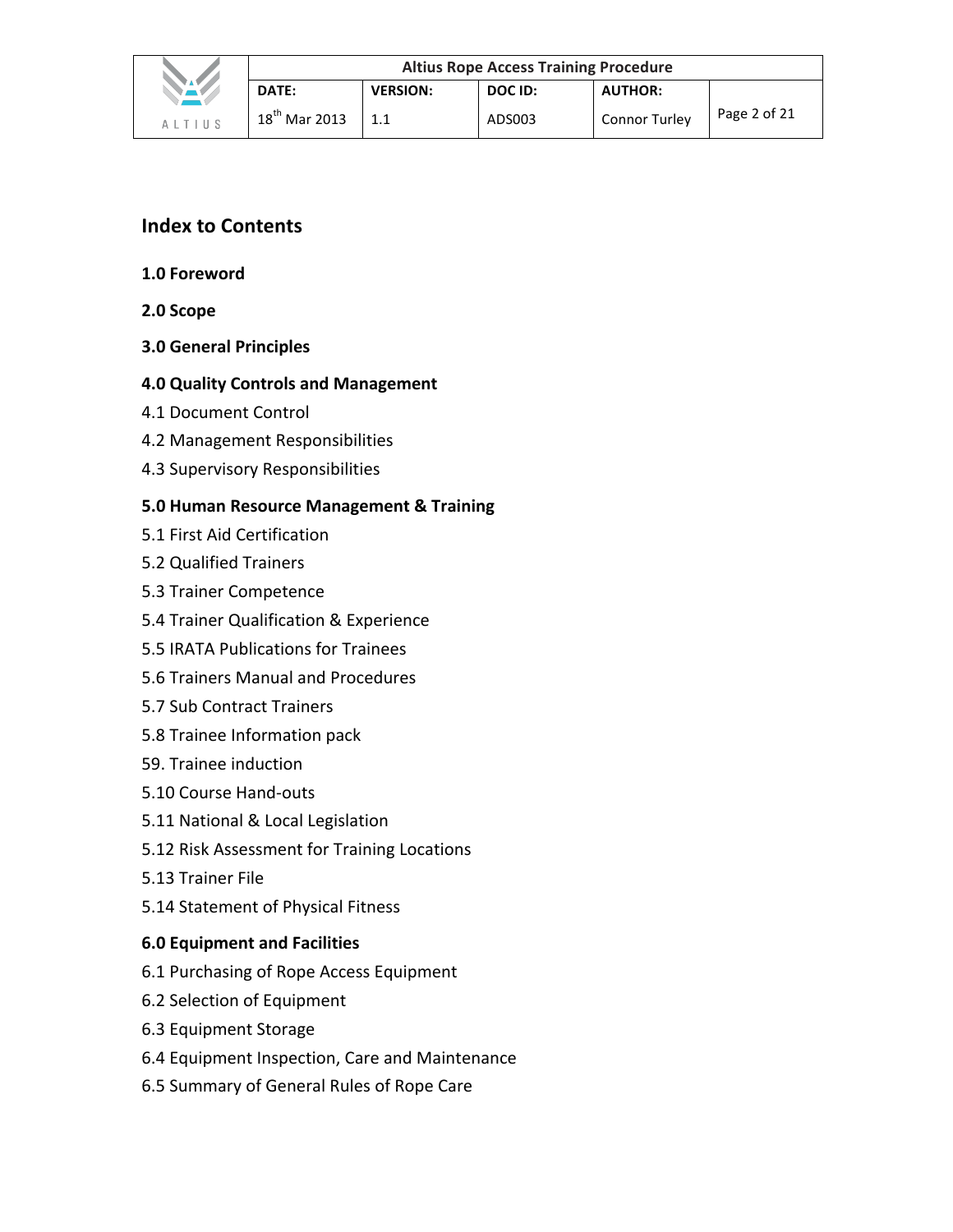|                                         | <b>Altius Rope Access Training Procedure</b> |                 |         |                      |              |  |  |
|-----------------------------------------|----------------------------------------------|-----------------|---------|----------------------|--------------|--|--|
| <b>TALA</b>                             | DATE:                                        | <b>VERSION:</b> | DOC ID: | <b>AUTHOR:</b>       |              |  |  |
| $A$ $\perp$ $T$ $\perp$ $\parallel$ $S$ | $18^{th}$ Mar 2013                           |                 | ADS003  | <b>Connor Turley</b> | Page 3 of 21 |  |  |

- 6.6 Certificates of Conformity & Equipment Instructions
- 6.7 Inspection Schedule and Records
- 6.8 Quarantine Areas
- 6.9 Equipment Safe to Use
- 6.10 Altius Equipment Selection Criteria
- 6.11 Personal Protective Equipment

# **7.0 Hazard ID & Risk assessment**

# **8.0 Rescue During Training**

# **9.0 Anchors and Limits of Pendulum**

- 9.1 Double protection
- **10.0 Work seats**
- **11.0 Exclusion zones and 3<sup>rd</sup> parties**
- **12.0 Pre-Use and Buddy Checks**
- **13.0 Communications**
- **14.0 Lead Climbing**
- **15.0 Fall Arrest**
- **16.0 Training Dummies / Masses**

# 17.0 Legislation, Health, Safety and Welfare

- 17.1 Classroom Available
- 17.2 Welfare Facilities
- 17.3 Training Centre Test Records
- 17.4 Safety and Load Signage
- 17.5 Suitable Structure to cover all manoeuvres
- 17.6 Edge Obstruction
- 17.7 Lattice Frame
- 17.8 Insurance
- 17.9 First Aid
- 17.10 Legislation and Guidance
- 17.11 Permits to work

## **18.0 Altius Referenced Forms/Manuals**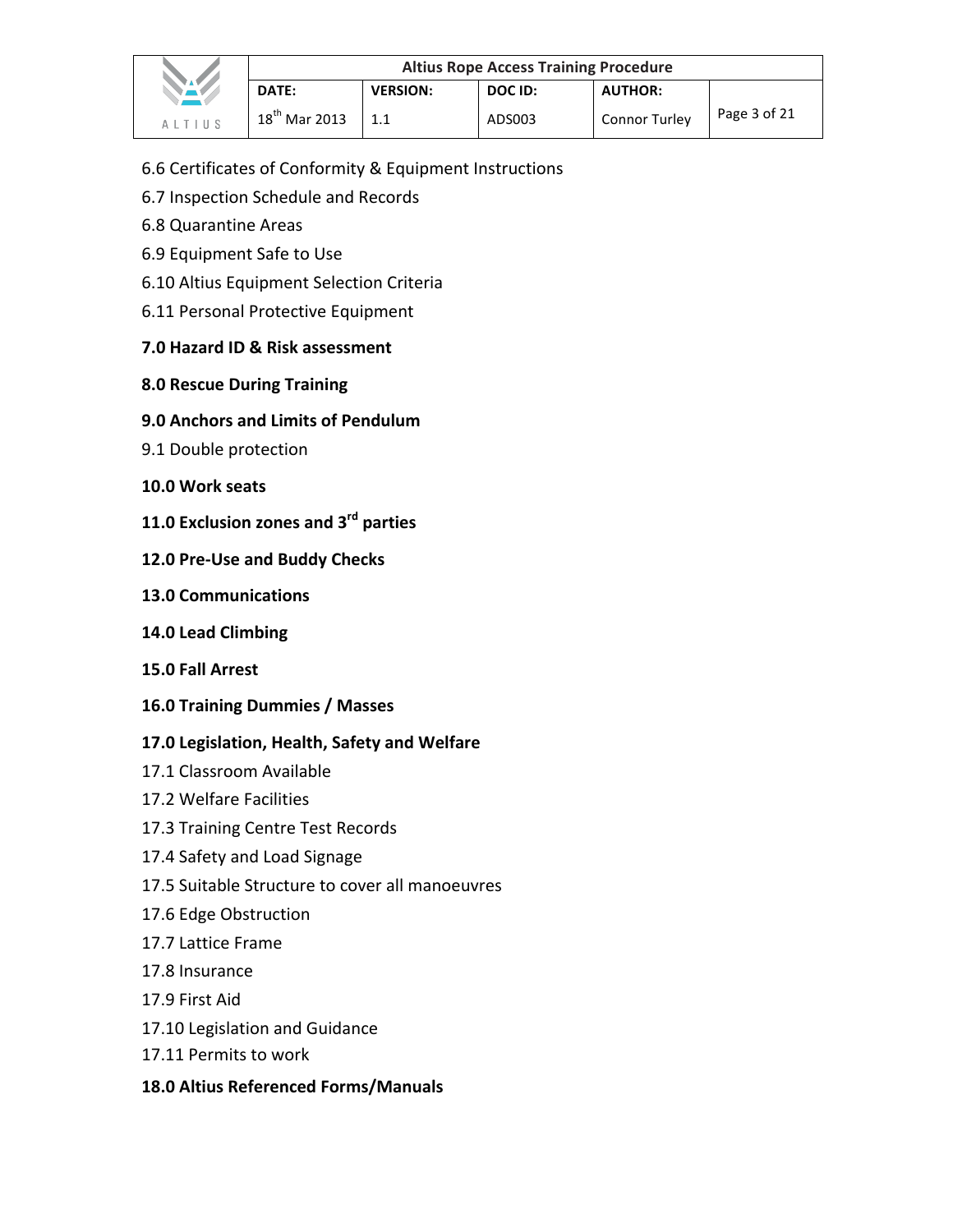|                            | <b>Altius Rope Access Training Procedure</b> |                 |         |                      |              |  |  |
|----------------------------|----------------------------------------------|-----------------|---------|----------------------|--------------|--|--|
|                            | <b>DATE:</b>                                 | <b>VERSION:</b> | DOC ID: | <b>AUTHOR:</b>       |              |  |  |
| $\Delta$   T   II $\Omega$ | $18^{th}$ Mar 2013                           |                 | ADS003  | <b>Connor Turley</b> | Page 4 of 21 |  |  |

# **Appendix 1** Altius' Lead Climbing Technique **1.0 Foreword**

1.1 Altius Technical Services (Altius) carries out a broad range of repair, construction and maintenance services in conjunction with specialist access skills and capabilities. One of the key access methods used by Altius is industrial rope access. In addition to the aforementioned Altius offers rope access, working at height & rescue training for all levels of competence. This training procedures manual, supported by other documents, legislation, codes of practice (which are referenced within the main text), forms part of Altius' Safe Working Procedures (ASWP) and provides technical guidance on safe working practices in the workplace & during training

1.2 The objective of implementing this procedure is to plan, manage and carry out training using rope access methods. To ensure a safe system of working is maintained at all times with no incidents leading to injury, damage to property, or harm to the environment. This procedure sets the minimum standards for personnel, procedures and equipment when conducting industrial rope access training activities. All rope access training carried out by personnel, partners and sub-contractors shall be carried out in accordance with this procedure

1.3 This manual is a key auditable item by the Industrial Rope Access Trade Association (IRATA), and has been formatted in a manner that it can be read alongside the latest IRATA checklist for Operator companies during each audit. Each checklist item number is highlighted (in blue color) next to the corresponding statement that relates to the latest IRATA requirements as listed on the audit checklist. All items conform to the IRATA International Code of Practice (ICoP) and other industry related documents and standards.

# **2.0 Scope**

2.1 This manual details the procedures and quality controls in place to ensure the safe, efficient and compliant delivery of IRATA rope access training by Altius.

# **3.0 General Principles**

The main aim is to plan, organise and manage any training such that there will be a more than an adequate margin of safety to diminish any risks to personnel, any third parties, equipment and property. To this end, it is fundamental to Altius' safe working procedures that appropriate risk assessments, method statements and health and safety plans are in place before any training takes place.

It must be ensured that:

- Competent / certified instructors are chosen to carry out the training
- Candidates have a suitable attitude/aptitude for working at height
- Candidates are trained and qualified as per current IRATA ICOP and General Requirements;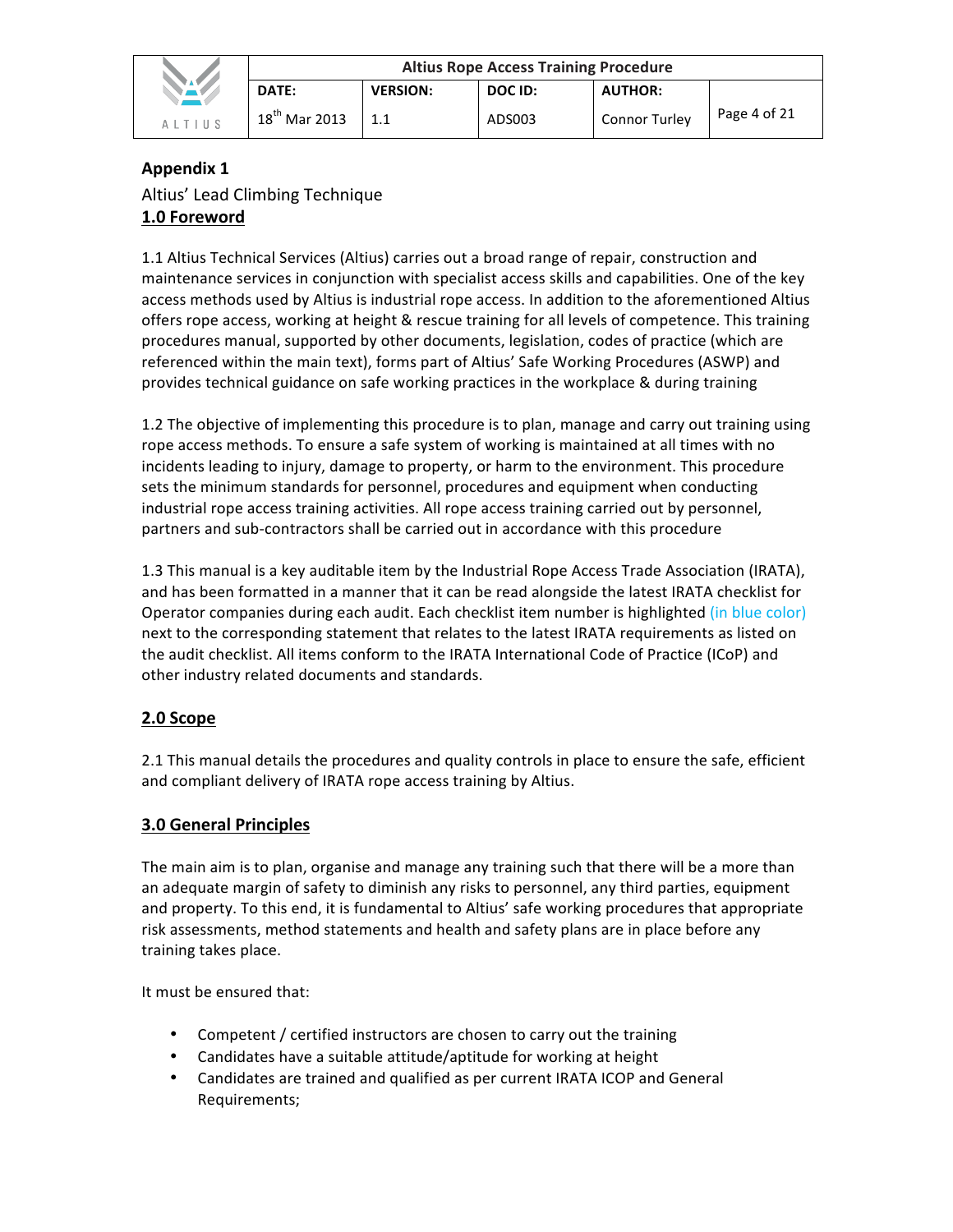|               | <b>Altius Rope Access Training Procedure</b> |                 |         |                      |              |  |  |
|---------------|----------------------------------------------|-----------------|---------|----------------------|--------------|--|--|
| VAV           | DATE:                                        | <b>VERSION:</b> | DOC ID: | <b>AUTHOR:</b>       |              |  |  |
| <b>ALTIUS</b> | $18^{th}$ Mar 2013                           | 1.1             | ADS003  | <b>Connor Turley</b> | Page 5 of 21 |  |  |

- Appropriate PPE is worn at all times;
- Access equipment used for training is fit for purpose

# **4.0 QUALITY CONTROLS AND MANAGEMENT**

#### **4.1 Document Control**

4.1.1 The Altius Rope Access Manager is responsible for the implementation, operation and updating of this manual. This updating is carried out under the approval of the company CEO in accordance with the Altius Document System (ADS). Together the Technical Director and CEO ensure that this manual maintains its currency and validity to Altius' Training pertaining to Rope Access, industry recommendations, IRATA notices, as well as local and international legislations. *(A1)*

#### **4.2 Management Responsibilities**

4.2.1 Altius' management is responsible for the provision of a safe and healthy workplace for its employees and therefore must ensure that employees are properly trained, know and understand Altius' work methods and procedures. Management will support personnel in their administration of safety activities at the workplace. Personnel will report all incidents to Altius Management. All incidents will be reported in accordance with the incident management systems.

4.2.2 Altius' Rope Access Training activities are managed and directed centrally by the Altius Training Department under the lead of the Training Manager. Technical assistance and input is added from the Altius Technical Director. Other designated technical experts in their fields have direct input at the work planning stage. Together the Technical Director and Training Manager are the responsible company representatives who will originate all training projects as a team and who will pass working instructions to the designated IRATA Level 3 Trainers. Trainers shall then execute the work on behalf of the company to the highest quality whilst maintaining compliance with current IRATA regulations.

4.2.3 See current Altius Rope Access Organisation chart as per ADS002 11.0. (A2)

4.2.4 The Altius Technical Director is responsible for ensuring that all accidents & incidents are submitted to IRATA. All rope hours will also be submitted to IRATA at the end of each quarter in a timely manner.  $(A3, A4, A5)$ 

4.2.5 As per IRATA requirements for member companies, a company employee with the appropriate knowledge, experience, training and authority to manage and monitor the companies rope access systems on a day to day basis to the extent required by current IRATA requirements. Therefore, the Altius Technical Director is the company nominated person for all matters relating to rope access and is the company designated correspondence contact between Altius and IRATA. Should the designated company nominated person change, then Altius shall notify IRATA immediately. (A6)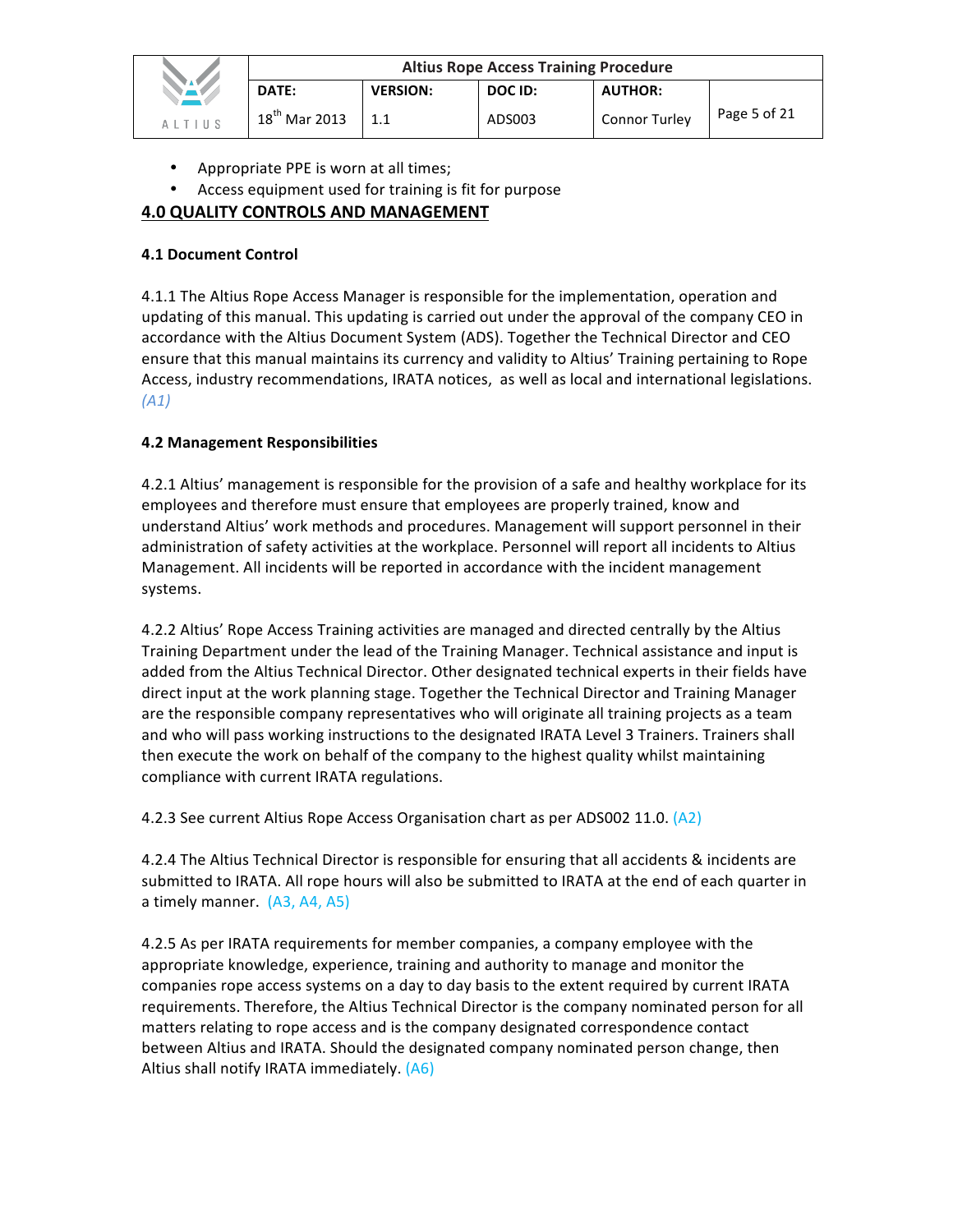|        | <b>Altius Rope Access Training Procedure</b> |                 |         |                      |              |  |  |
|--------|----------------------------------------------|-----------------|---------|----------------------|--------------|--|--|
|        | DATE:                                        | <b>VERSION:</b> | DOC ID: | <b>AUTHOR:</b>       |              |  |  |
| AITIUS | $18^{th}$ Mar 2013                           | 1.1             | ADS003  | <b>Connor Turley</b> | Page 6 of 21 |  |  |

4.2.6 It is the duty of the Technical Director to carry out at least 1 internal audit per year whilst checking that this manual remains updated with the latest Trainer checklist issued by IRATA. Audits are also carried out on Altius operations and should include each item of the audit checklist. Internal audits are submitted to IRATA once in each calendar year.  $(A7)$ 

4.2.7 The Training Director is responsible for implementing the rope access training procedures and compliance with IRATA requirements and the management of training staff.

4.2.8 The Technical Director shall be the point of contact on all matters relating to operational safety and any local regulatory issues concerning rope access.

## **4.3 Supervisory Responsibilities**

4.3.1 Supervisory Personnel must be Level 3 authorized trainers and they are responsible for instruction and training employees under their supervision. They must comply with all legal requirements and Altius' procedures as well as those of the client. They must correct all unsafe conditions and hazards immediately. They must ensure that only authorized, suitably trained employees operate and use machinery and equipment. They must report immediately all accidents and/or incidents and near misses and complete the incident report documentation and aid in any investigation if required.

4.3.2 Supervisors are responsible for conducting and documenting daily toolbox/tailgate safety talks detailing the work scope and the associated hazards and the controls for those hazards. When newly certified rope access technicians are part of the work team, the Supervisor will ensure that the entire team understands any and all additional control measures required when working with inexperienced personnel. All control measures will be documented in the tool-box talk.

4.3.3 Supervisors must ensure that all rope access equipment in use during training is certified and a copy of all the certification is onsite. If the integrity of any item of equipment is in doubt the supervisor is authorized to remove it from service and request a replacement from stores.

4.3.4 Supervisory personnel must instill and reinforce the Altius safety culture in employees by setting a good example of safety and work ethic. They must report to the Training Manager any employees who fail to comply with governmental safety regulations, client work and safety procedures and/or Altius' safety requirements. Supervisors are encouraged to assist in the setting of safety procedures.

#### **5.0 HUMAN RESOURCE MANAGEMENT AND TRAINING**

5.0.1 All appropriate personnel records (E.g. Training certificates, IRATA certificates and Current valid First aid certificates) are kept up to date by the Altius Human Resources Department, under the direction of the Office Manager, and are filed in the personnel database. Email reminders are utilised when technicians' certifications reach near expiry dates. IRATA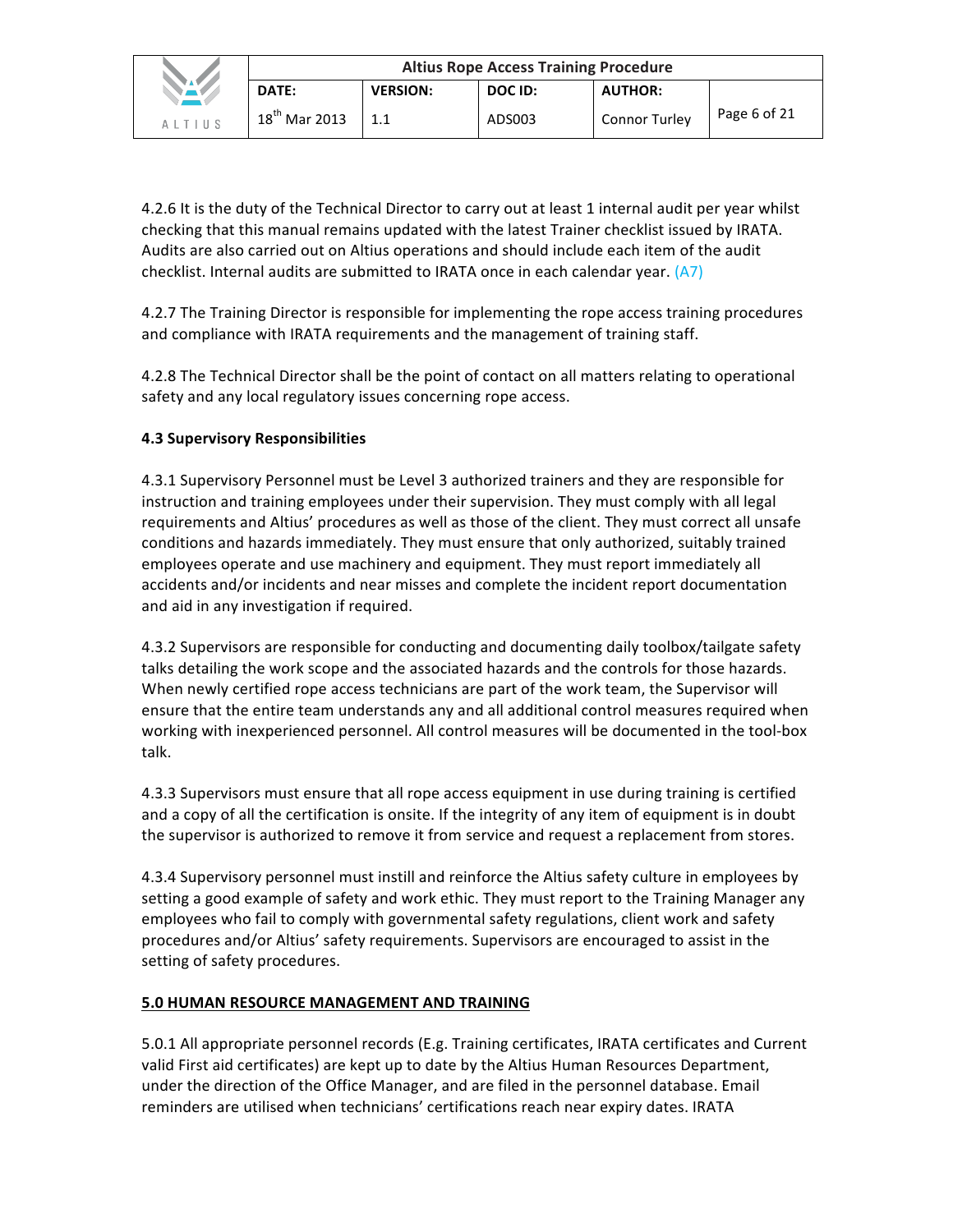|             | <b>Altius Rope Access Training Procedure</b> |                 |         |                      |              |  |  |
|-------------|----------------------------------------------|-----------------|---------|----------------------|--------------|--|--|
| <b>NAME</b> | DATE:                                        | <b>VERSION:</b> | DOC ID: | <b>AUTHOR:</b>       |              |  |  |
| ALTIUS      | $18^{th}$ Mar 2013                           | 1.1             | ADS003  | <b>Connor Turley</b> | Page 7 of 21 |  |  |

certificates can be verified by using the IRATA Online System (IOS) and printed copies of technicians' certificates shall be included in the job work pack file for easy reference.  $(B1)$ 

5.0.2 Personnel employed for rope access training operations by Altius shall be:

- Physically fit and free of any of the contra-indications for working at height and in strenuous environments as listed in section 6.6 of the current IRATA General Requirements for Certification of Personnel Engaged in Industrial Rope Access Methods. A medical certificate may be appropriate although self-certification is deemed as an acceptable minimum standard.
- Of a responsible and mature nature;
- Hold a current, valid IRATA certificate; The Company therefore, as a minimum, adheres only to the IRATA scheme of training as described in the General Requirements for certification of personnel engaged in rope access. Under no circumstance shall Altius utilise technicians whose certificates have expired for any rope access operations.
- Screened as to their appropriateness for such work via means such as references or by a competency assessment. Competency assessments can be carried out in-house or at external test centres, subject to requests from Altius clients. In summary, the Altius company policy is that rope access and related work is always carried out by personnel who are competent and who are appropriately supervised.

# **5.1 First Aid Certification**

5.1.1 All IRATA Level 3's must have valid first aid certification. If it becomes apparent that an IRATA Level 3 does not have a valid first aid certificate then he/she will be unable to take employment as a trainer with Altius until valid first aid certification is presented.  $(B2)$ 

# **5.2 IRATA Qualified Trainers and Training Assistants**

5.2.1 Only IRATA qualified, independently assessed personnel will be used to conduct IRATA training courses. This will be verified by personnel producing their IRATA qualifications and via the IRATA IOS. IRATA Level 1 or 2 assistants will not at any time be left in sole control of trainees on the training structure, the IRATA Level 3 will be in control of training sessions at all times. (B3)

5.2.2 Training Assistants who are not L3 shall never be left in sole control of a training course.

# **5.3 IRATA Level 3 Trainer Competence**

5.3.1 Trainers are approved and authorized by the Technical Director and Altius operates an employee database detailing skills and aptitude, from this, approved trainers can be selected.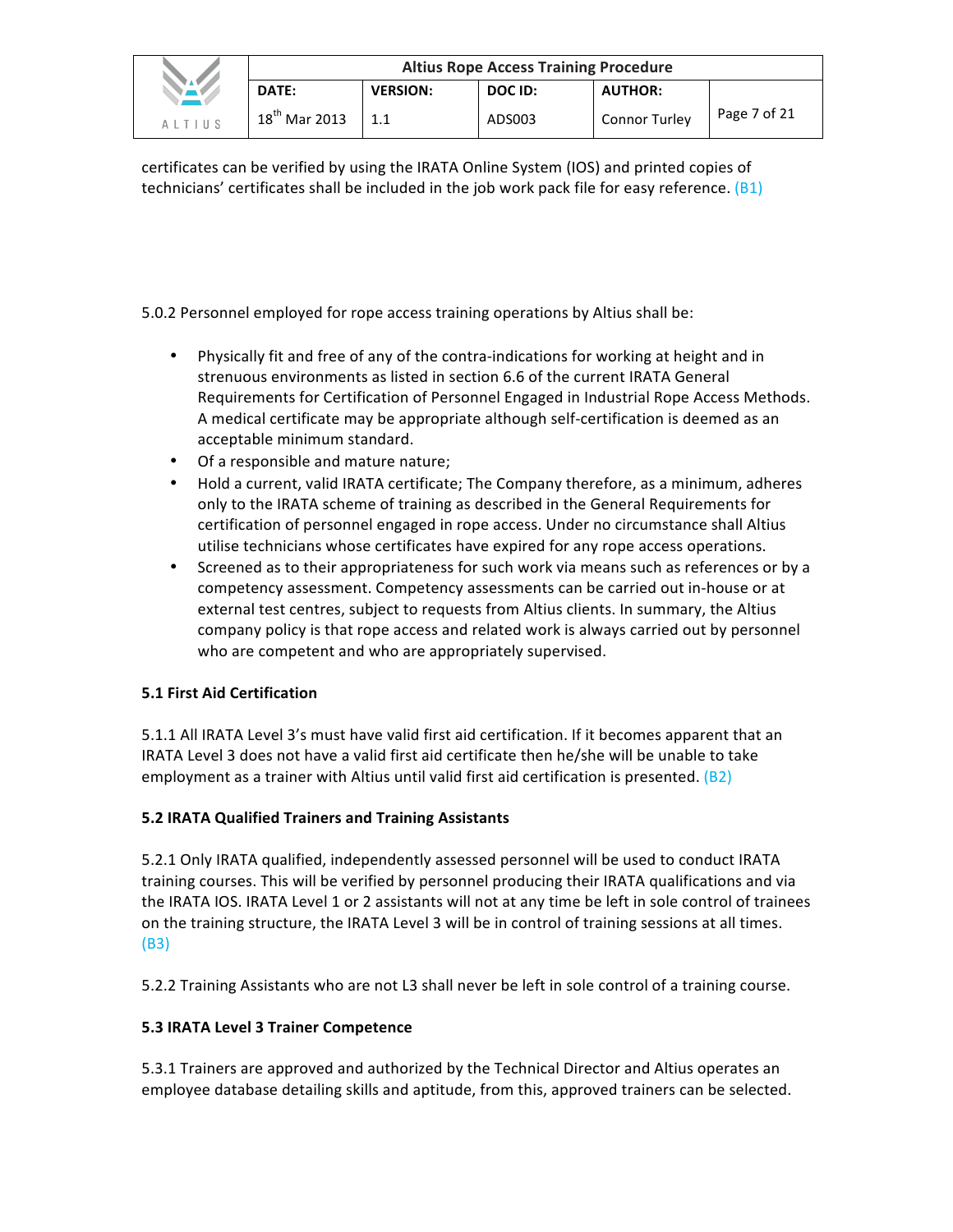|               | <b>Altius Rope Access Training Procedure</b> |                 |         |                      |              |  |  |
|---------------|----------------------------------------------|-----------------|---------|----------------------|--------------|--|--|
| VAV           | DATE:                                        | <b>VERSION:</b> | DOC ID: | <b>AUTHOR:</b>       |              |  |  |
| <b>ALTIUS</b> | $18^{th}$ Mar 2013                           |                 | ADS003  | <b>Connor Turley</b> | Page 8 of 21 |  |  |

5.3.2 Potential IRATA trainers will be established as IRATA L3 and will be asked to prove their competence by means of qualification, references from other training companies or competence checks noted in log books. (B4)

## **5.4 IRATA trainer qualification and experience**

5.4.1 All lead trainers must have obtained the IRATA Level 3T (or new I badge) certification, in exceptional circumstances Level 3 technicians may lead an IRATA course after having undergone a "Train the Trainer" course and then been approved by the Technical Director. Where a potential trainer has little or no experience then an IRATA level 3 T will operate alongside the potential trainer until such time that they have demonstrated their competence as a trainer at all IRATA levels. (B5)

#### **5.5 Supply of IRATA publications to trainees**

5.5.1 During IRATA courses it is the responsibility of the Trainer to ensure that all candidates are informed of the IRATA system. They must distribute the most current versions of the IRATA International Code of Practice, General Requirements and regional legislation. They must also ensure candidates have provided required waivers, suitable medical documentation and Altius' registration form ADS005. (B6)

#### **5.6 Trainers Manual and Procedures**

5.6.1 Altius will provide IRATA trainers a manual to follow during the training course. This will contain responsibilities, maintenance of procedures, facilities, equipment, inspection records, content and delivery of training. All training courses must be delivered in compliance with ADS004 (B7)

5.6.2 Trainers are encouraged to suggest changes and improvements to the training procedure as new industry developments present themselves

#### **5.7 Sub Contract Trainers**

5.7.1 Any and all sub-contract IRATA trainers will have to be approved by the Technical Director and will have the same access to class materials and instructors notes as employees. They must follow the procedures as laid out in both the Altius Training Manual and the Altius Trainers Manual.

5.7.2 Sub contract trainers must attend an Altius site induction and a training structure familiarisation session prior to undertaking any training for Altius.  $(B8)$ 

#### **5.8 Applicant's Information Pack**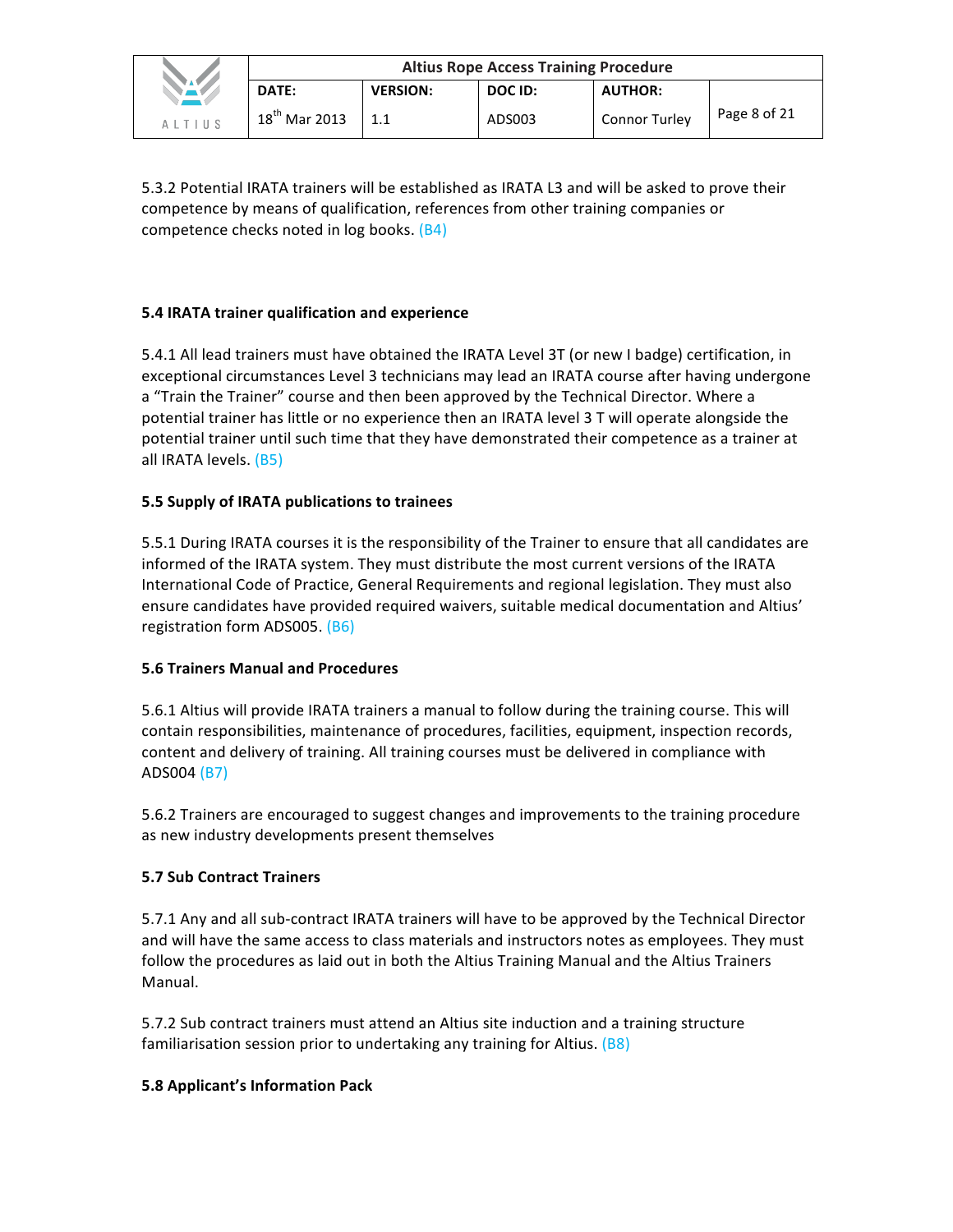|               | <b>Altius Rope Access Training Procedure</b> |                 |         |                      |              |  |  |
|---------------|----------------------------------------------|-----------------|---------|----------------------|--------------|--|--|
| <b>NAME</b>   | DATE:                                        | <b>VERSION:</b> | DOC ID: | <b>AUTHOR:</b>       |              |  |  |
| <b>ALTIUS</b> | $18th$ Mar 2013                              | 1.1             | ADS003  | <b>Connor Turley</b> | Page 9 of 21 |  |  |

5.8.1 Candidates wishing to be trained by Altius will be sent an information pack prior to training, this pack will contain information about IRATA 1,2 and 3, supervision, revalidation, work experience requirement between levels, logged hours, independent assessment and fitness requirements. (B9)

## **5.9 Trainee Induction**

5.9.1 All candidates arriving on site for IRATA training will be inducted, detailing instructions to be followed in the event of an emergency. Risk assessments and Tool Box talks will be carried out prior to commencement of training, candidates will be involved in this so as to give them an idea of what risk assessments entail.  $(B10)$ 

## **5.10 Course Hand-outs**

5.10.1 The syllabus & techniques used in training is in accordance with the IRATA General Requirements & ICoP for all levels. Course hand-outs will be in the form of the Altius Rope Access Training manual, the IRATA General Requirements & ICOP in either paper or eBook form. (B11)

#### **5.11 National and Local Legislation**

5.11.1 National and Local legislation will be covered on all IRATA courses and will be appropriate to meet the requirements of the syllabus concerned.  $(B12)$ 

## **5.12 Risk assessment for training locations**

5.12.1 Any location used for training will be the subject of a specific risk assessment. Trainers are required to complete and check compliance to the IRATA form 006R for venue audit and include risk assessments of training venues. Trainers will discuss the hazards and controls with candidates before commencement of any training. (B13)

#### **5.13 Trainer File**

5.13.1 The trainer file will be up to date with all current IRATA documents; these will be made available for the trainer. The Technical Director is required to ensure the Trainers have access to and use all the most recent training files and documentation. The Trainers are required to ensure that all relevant documentation is available to the candidates during each course.  $(B14)$ 

#### **5.14 Statement of physical fitness**

All candidates must as a minimum complete & sign a statement of physical fitness and contra indications confirming that they are fit enough to undertake rope access training (ADS005). Altius' trainer has the authority to exclude any trainee if they have a concern for health, fitness or attitude. Records will be kept on file along with all other trainee documentation.  $(B15)$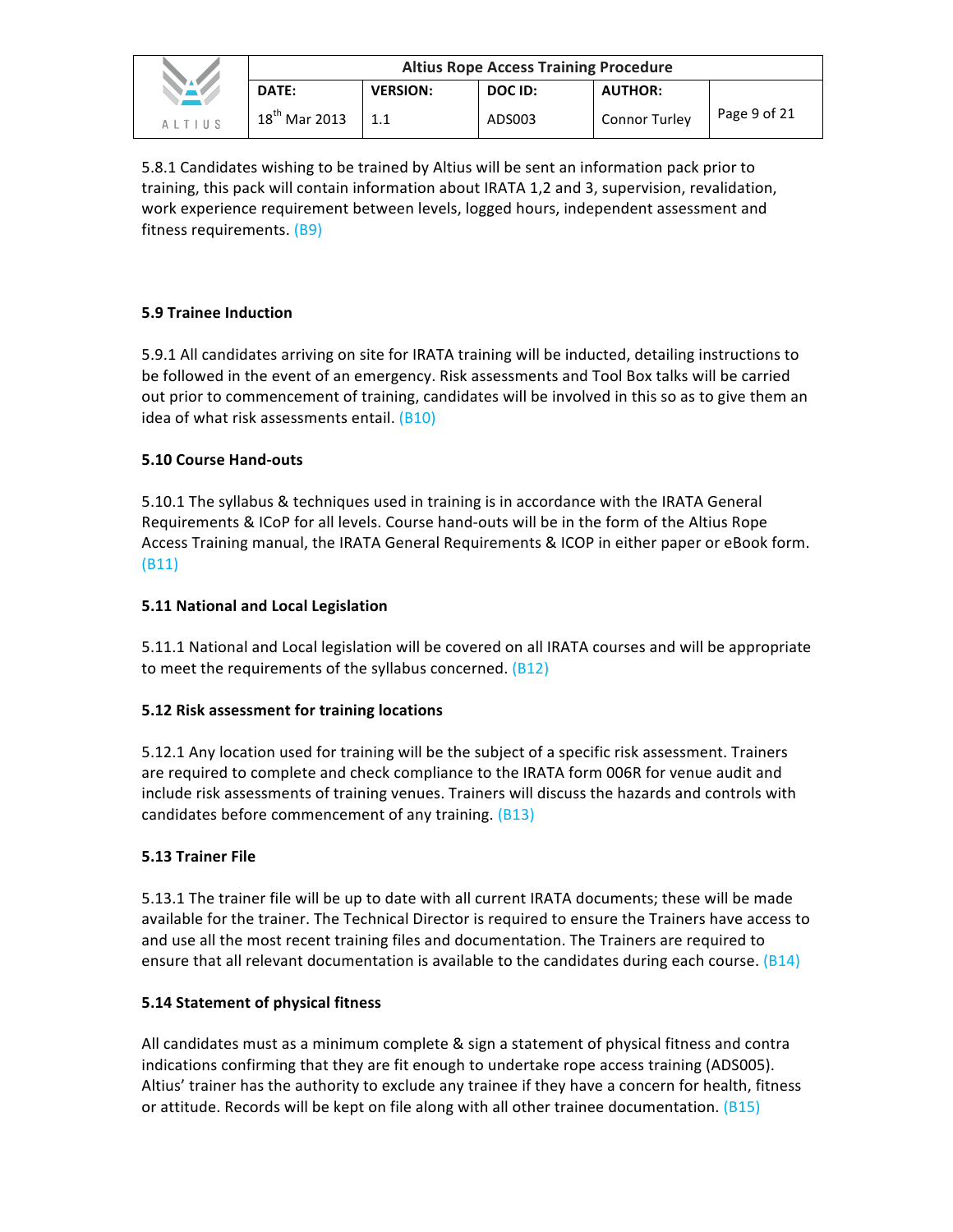#### **6.0 EQUIPMENT AND TRAINING FACILITIES**

#### **6.1 Purchase of rope access equipment**

6.1.1 Access equipment is purchased by Altius from approved sources and vendors only. Purchases are managed and documented by the Technical Department under the supervision of the Technical Director. Copies of Certificates of Conformity are kept by the Technical Department.

6.1.2 On arrival at Altius' premises all items are initially checked against the written purchase order as well as the delivery note, once this has been carried out and any discrepancies resolved the items are given a unique ID number to allow traceability in line with IRATA requirements. All certification is maintained by the Technical Department.  $(C1)$ 

#### **6.2 Selection and purchase of equipment**

6.2.1 Altius' Technical Director has knowledge of technical specifications of rope access and working at height equipment and therefore is the only person at Altius who can select, following a risk assessment, the equipment required for training.  $(C2)$ 

#### **6.3 Equipment Storage**

6.3.1 Rope access equipment is held in a secure store away from potential interference and contamination. Rope Access equipment must be stored unpacked in an environment that is a cool, dry, dark place, chemically neutral, away from excessive heat or heat sources, high humidity, sharp edges, corrosives, and other possible causes of damage. At this store area equipment shall be systematically stored and kept appropriately. When equipment is in transit, care will be taken to ensure that the above factors are considered where appropriate and practicable to do so.  $(C3)$ 

#### **6.4 Equipment Inspection, Care and Maintenance**

6.4.1 Individual items of access equipment are uniquely marked and identification and traceability strictly monitored. When an item does not contain a manufacturer's individual serial number then rope access equipment is marked at non-stress raising areas only using the following methods:  $(C4)$ 

- Ascenders stamped/engraved
- Harnesses permanent marker/engraved
- Karabiners stamped/engraved
- Ropes permanent marker/heat shrunk tape
- Descender stamped/engraved
- Back up devices-Engraved
- Wire slings stamped
- Any other items may be stamped, engraved, or indelibly marked as appropriate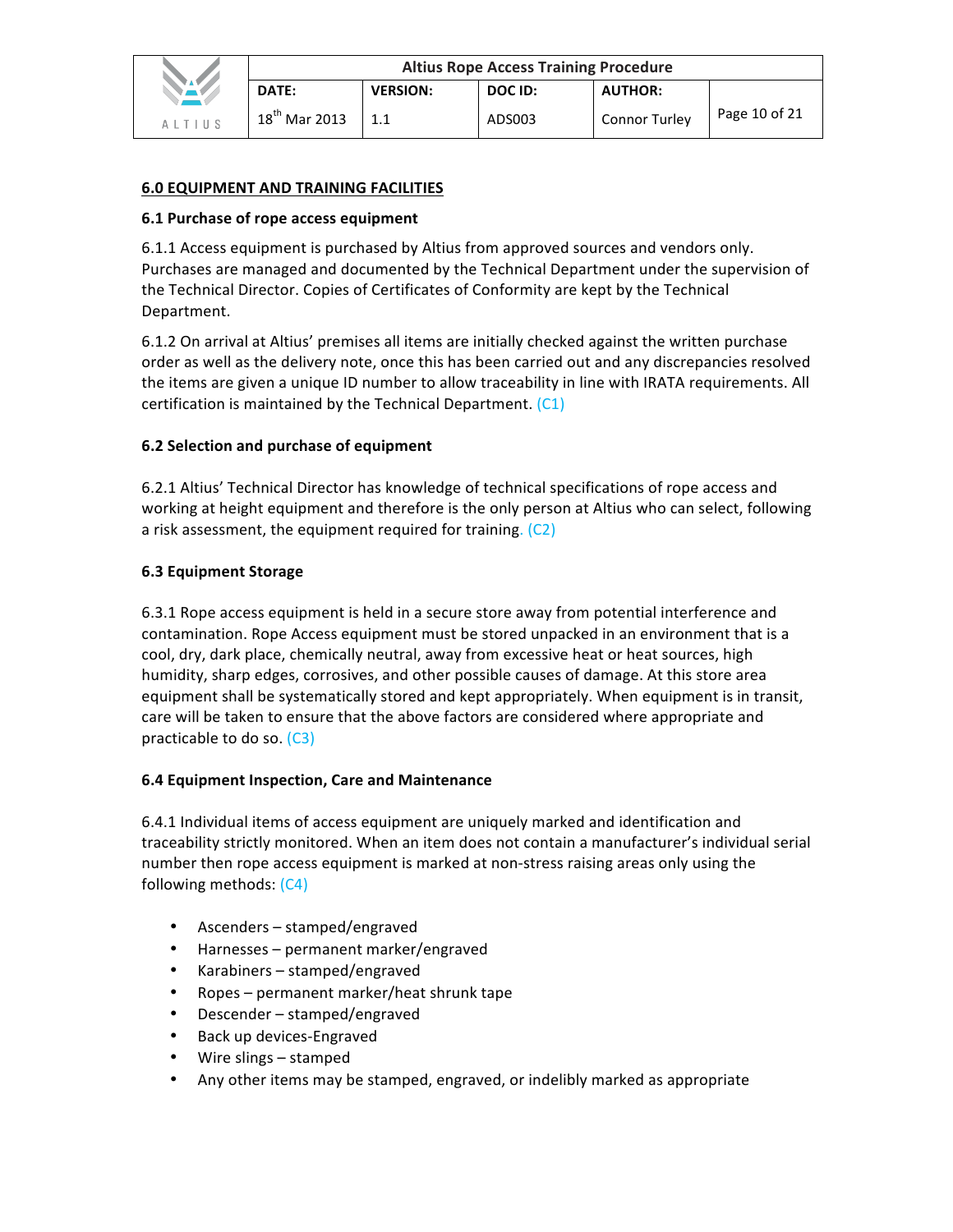|        | <b>Altius Rope Access Training Procedure</b> |                 |         |                      |               |  |  |
|--------|----------------------------------------------|-----------------|---------|----------------------|---------------|--|--|
|        | DATE:                                        | <b>VERSION:</b> | DOC ID: | <b>AUTHOR:</b>       |               |  |  |
| AITIIS | $18^{th}$ Mar 2013                           | 1.1             | ADS003  | <b>Connor Turley</b> | Page 11 of 21 |  |  |

6.4.2 Inspection and maintenance of all rope access equipment is carried out as per manufacturer's recommendations and in line with the general advice given in section 2.10 of the IRATA ICoP.

6.4.3 It is vital that ropes are cared for appropriately. There is no room for complacency with the care and maintenance of any rope access equipment but especially so with ropes.

## **6.5 Summary of General Rules for Rope Care**

6.5.1 The following points relate to the potential misuse of rope:

- Knots, sharp bends, abrasion and over loading such as when rigging a Tyrolean traverse can reduce a rope's strength by up to 50%.
- Nylon can lose up to 15% of its strength when wet. Wet ropes will abrade more easily.
- Low stretch (semi static) rope must never be used as a climbing protection rope or to catch falls.
- Never stand on walk on drag jump on or sit on a rope. Dirt particles may be ground into the sheath and eventually into the core.
- Never store ropes wet and tightly coiled, with knots or kinks, or leave it under tension for a prolonged period.
- Never let nylon run across nylon. The non-moving part is liable to become weldabraded.
- Never throw a large amount of rope over the edge of a drop or pitch when rigging. The weight of the resultant mid-air stop will strain the core filaments.
- Never load a kinked rope; serious damage to the core fibres can result.
- If the integrity of a particular rope is in doubt **CONDEMN IT**. Ropes are consumables, lives of personnel are not.

6.5.2 All Rope Access equipment will be subject to a minimum six monthly thorough examinations and inspection. Equipment will be thoroughly examined and inspected by a company appointed person and the results of the inspection will be logged. This may be done as part of the routine issue of equipment from the stores. Load testing of certain equipment may be carried out if appropriate to ensure conformity. Any damaged or suspect equipment that is rejected during the inspection will be formally scrapped and corrective action taken where necessary. The pass/fail methodology used in these inspections will be based upon the relevant criteria define by the manufacturer of the item being inspected.  $(C6)$ 

## **6.6 Certificates of conformity and equipment user instructions**

6.6.1 New equipment must either be accompanied by a certificate of test and examination or a certificate of loading and conformity confirming the manufacturer's performance figures and stating safe working loads and proof loads where applicable. Certificates along with user instructions will be kept on file.  $(C5)$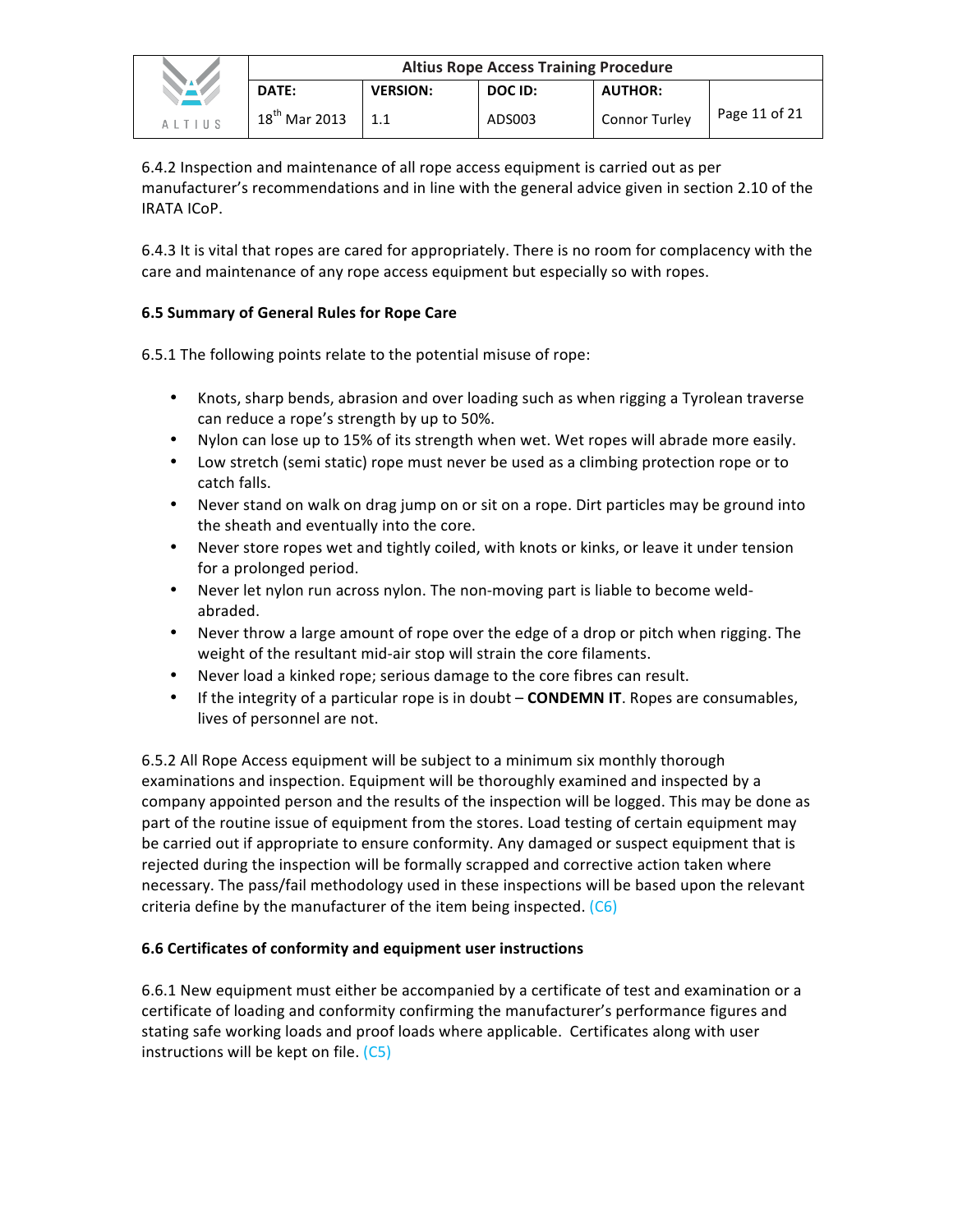|               | <b>Altius Rope Access Training Procedure</b> |                 |         |                      |               |  |  |
|---------------|----------------------------------------------|-----------------|---------|----------------------|---------------|--|--|
|               | <b>DATE:</b>                                 | <b>VERSION:</b> | DOC ID: | <b>AUTHOR:</b>       |               |  |  |
| <b>ALTIUS</b> | $18^{th}$ Mar 2013                           |                 | ADS003  | <b>Connor Turley</b> | Page 12 of 21 |  |  |

## **6.7 Inspection schedule and records**

6.7.1 Altius will inspect all rope access equipment at least every 6 months, with the due inspection periods currently scheduled for January & July of each calendar year.

6.7.2 Altius equipment inspections are carried out by a company designated competent person. Records of equipment inspections as documented in IRATA ICoP section 2.9 are kept by the Technical Director and entered into the Rope Access Equipment inspection database. (C7, C8)

6.9.3 The Trainers must inspect and check that all access equipment is certified and a copy of all certification is on site before commencing training operations. This check also acts as a current certificate of visual examination carried out by a competent person.

## **6.8 Quarantine areas**

6.8.1 Any worn or damaged items must be quarantined immediately until further integrity examination and judgement has been made. Quarantined equipment must be kept isolated from regular equipment that is fit for use. Quarantine areas in stores must be clearly marked. Equipment in Quarantine must be clearly marked "not for use". Damaged equipment items may be kept as evidence and may be kept and utilized for inspections as part of the IRATA level 3 training syllabus. (C9)

## **6.9 Equipment Safe to Use**

6.9.1 If the integrity of any item of equipment is in doubt Altius encourages and authorizes all employees to remove the items from service and contact Altius managerial staff to arrange suitable replacements. Employees must never try to repair equipment by themselves and at all times shall only use equipment that has a valid inspection certificate and is safe to use.  $(C10)$ 

## **6.10 Altius Equipment Selection Criteria**

6.10.1 Full body harness. Permitted types: Industrial harnesses conforming to NFPA 1983: 2006, EN 361: 2002, ANSI/ASSE Z359.1- 2007, CAN/CSA-Z259.10.06. Full body harnesses are marked to provide traceability to the supplier's original certification. Harnesses must have a work positioning attachment at the waist point as per EN 813 or an equivalent standard and must meet strength requirements for local legislation. All harnesses will be kept for a maximum of 5 years from first use (10 years from manufacture) and then removed from service and disposed of. (C11)

6.10.2 Cow's tails for connecting the harness to the safety line must be able to withstand the dynamic forces that may occur and must be as strong as the safety line and comply with EN 892. They must be of a width of 10.5mm to 11mm and a maximum tied length not to exceed 1m including connectors. Where a lanyard or shock absorber is used it shall meet the requirements of ANSI Z359.13 - 2009, BS EN 355 - 2002, CAN/CSA Z259.11-05 (R2010). (C12, C13)

6.10.3 Descenders must give the user suitable control over the speed of descent, must not cause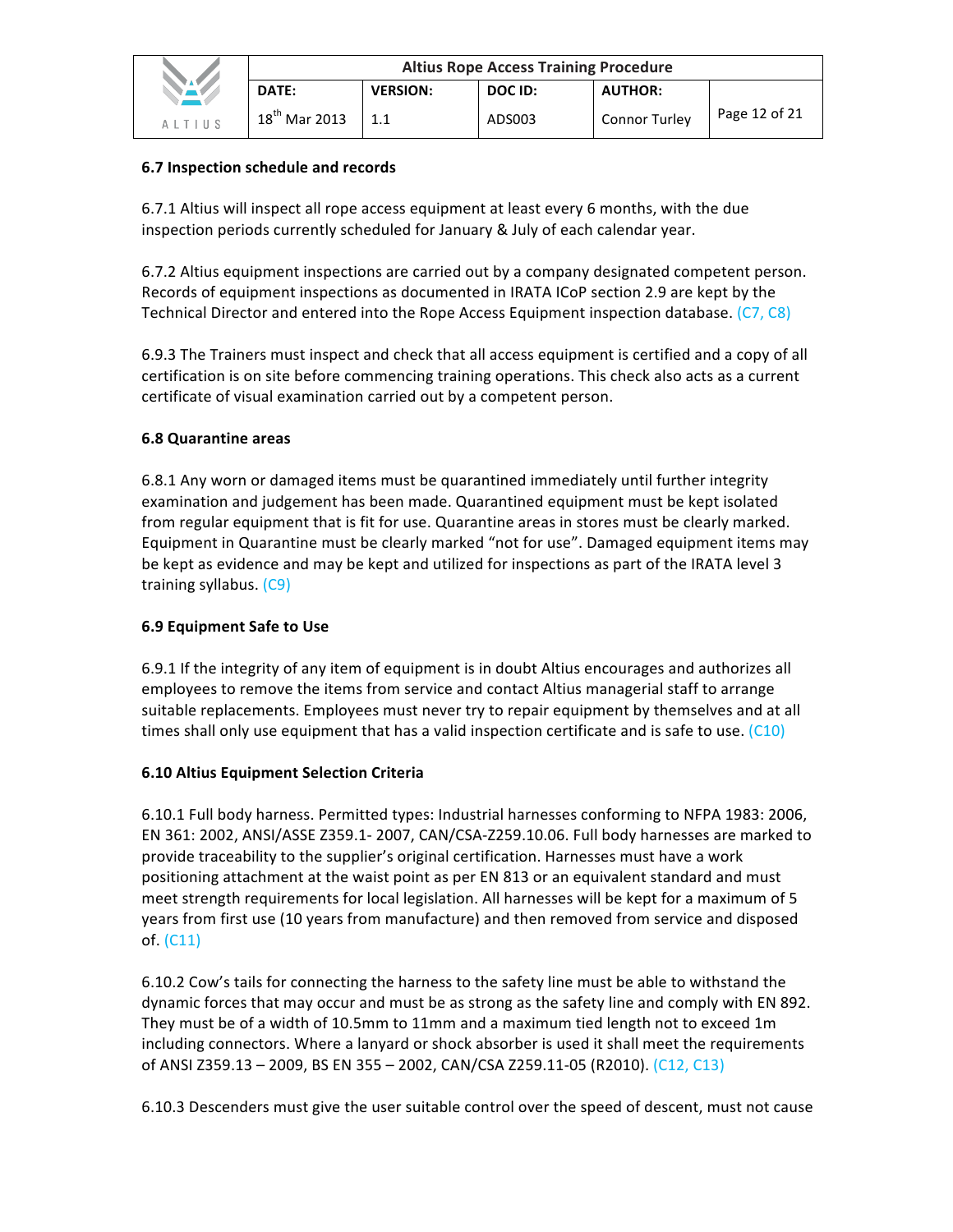|        | <b>Altius Rope Access Training Procedure</b> |                 |         |                      |               |  |  |
|--------|----------------------------------------------|-----------------|---------|----------------------|---------------|--|--|
| NA K   | DATE:                                        | <b>VERSION:</b> | DOC ID: | <b>AUTHOR:</b>       |               |  |  |
| ALTIUS | $18^{th}$ Mar 2013                           | 1.1             | ADS003  | <b>Connor Turley</b> | Page 13 of 21 |  |  |

undue shock loads to the working rope when braking and be such that, if the user loses control, they will stop, or allow only a slow rate of descent in the hands-off position. In addition, they must not cause significant abrasion, plucking or stripping of the sheath when suddenly clamped onto the working rope. They shall be of a type that cannot be accidentally detached from the working rope or become detached under any circumstances while carrying a person's weight. If a connector is used to attach it to the user, only an appropriate locking connector shall be used. For long descents, preferred descenders must be those with good heat dissipating properties to prevent burning of the hands and melting of the working rope, and those that reduce cumulative twisting of the rope to a minimum. The European standard for rope adjustment devices for use in rope access, EN 12841 type c, which includes descenders, may be used. NFPA 1983: 2006 also details descenders. (C14)

6.10.4 Back up devices are devices by which the operator is attached to the safety rope. In the event of a failure of the working rope or loss of control by the operator, they are intended to lock on to the safety rope without causing damage to the rope and also to absorb and limit the shock load that may occur. Ideally, back-up devices will always be positioned on the safety rope so that in the event of a failure in the working rope system, the load will be taken immediately on the back-up device without a fall occurring. There is an advantage in using back-up devices that can be released by the operator without de-weighting first. However, correct functioning of this type of back-up device critically relies on the loading being applied via the cam and not the body (i.e. grabbing the body of the device may cause it to slide down the rope and prevent it from functioning properly). It is recommended that back-up devices are of a type that will not slip below a static load of 2.5 kN European standard EN 12841 type A for rope adjustment devices for use in rope access, which includes back-up devices. ANSI Z359.1-2007 also details back up devices. Ideally, these devices should require minimal operator manipulation. They will be marked with a reference number. Altius currently uses a number of devices:

6.10.5 The ASAP Mobile Fall arrest back up device is often used to travel to and from the work site, this device complies with EN 353. An Energy Absorber with appropriate connector must be used with the ASAP and the Petzl L57 Energy Absorber is the only one authorized for use by Altius.

6.10.6 The Safetec 'Duck-R' (Duck) is also used. This device, which complies with EN1284, is used mainly to protect technical manoeuvres when a second back up is required, e.g. passing knots, deviations or re-belays or when the use of the ASAP is not advised, e.g. during shallow rope to rope transfers.

6.10.7 Two Ducks must be placed on the back up ropes during rescues to effectively arrest a fall should the main rope fail, cows tails must be shortened to 600cms when involved in rescue. Ducks can also be used where travel distances to and from the work are short. Ducks are also used at the work site to provide additional back up where required and to install a hard link between the technician and the rope system when carrying out work which may compromise the main rope support system (Anchor Line and Safety Line), e.g. hot work, cutting and grinding activities. When Ducks are used they must be towed independently of the descender.  $(C15)$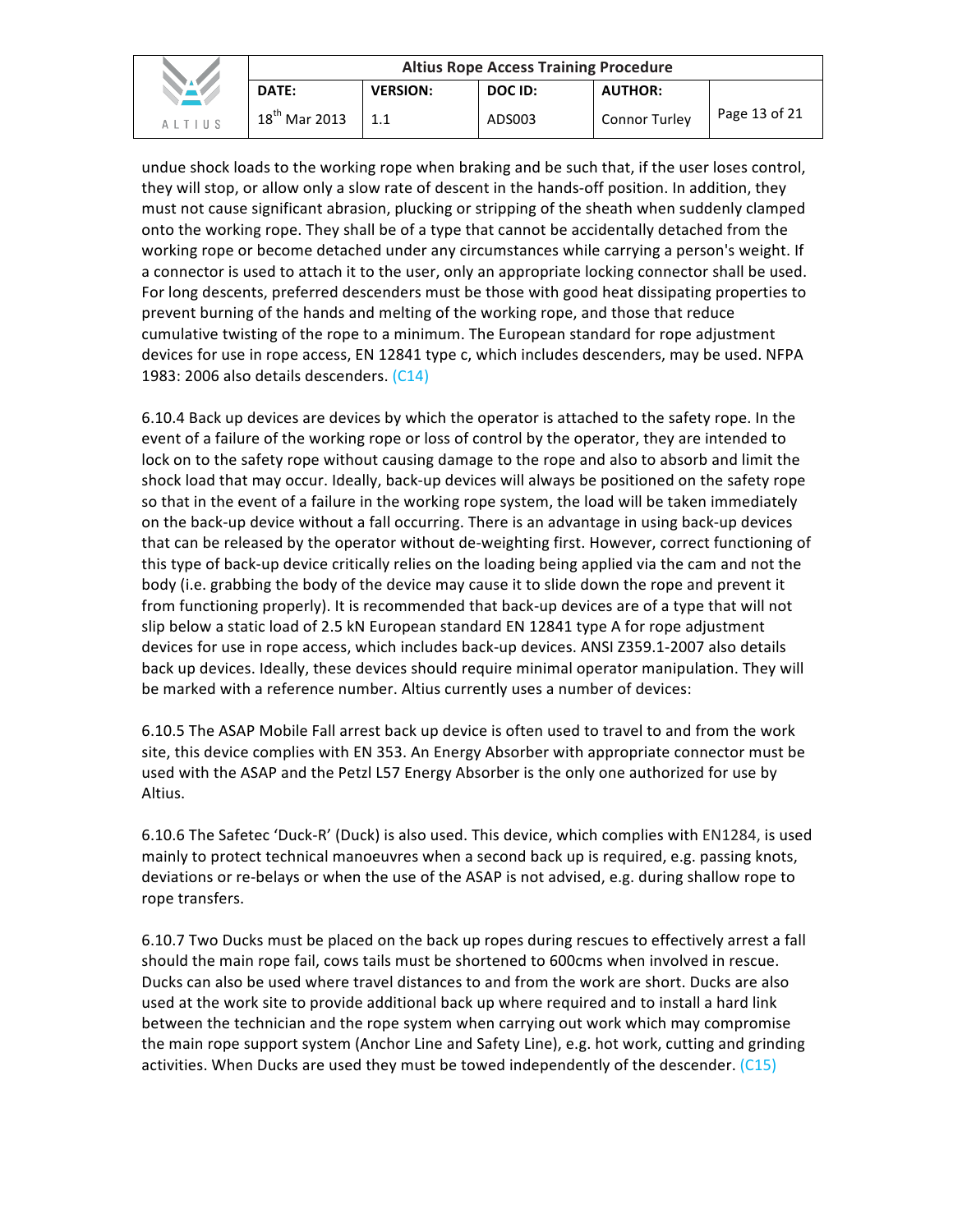|               | <b>Altius Rope Access Training Procedure</b> |                 |         |                      |               |
|---------------|----------------------------------------------|-----------------|---------|----------------------|---------------|
| <b>NAV</b>    | DATE:                                        | <b>VERSION:</b> | DOC ID: | <b>AUTHOR:</b>       |               |
| <b>ALTIUS</b> | $18^{th}$ Mar 2013                           |                 | ADS003  | <b>Connor Turley</b> | Page 14 of 21 |

6.10.8 Ascenders shall be of the type that cannot be accidentally removed from the working line. Toothed ascenders such as the Petzl Ascension are used by Altius. Such devices are classified as rope clamps by the manufacturer and comply with EN 567.  $(C16)$ 

6.10.9 Connectors will be screw gate, double action twist lock, or ball lock for all rope access activities and conform to EN 362 with a minimum breaking load of no less that 22.5kn. Altius defines double action as a minimum of two unlocking actions BEFORE the gate opening movement.

6.10.10 Textile slings will be stitched and conform to EN 566 with a minimum breaking strength of 22kn. Wire rope slings will have closed ferrules to ensure there are no wires protruding and will conform to EN 795. Textile & wire rope slings will be subject to six monthly thorough examination and interim examinations in line with standard rope access category three PPE.

6.10.11 Normal descent ropes shall be kernmantle construction, low stretch (semi-static) ropes with a minimum nominal diameter of 10.5 mm. Ropes must have a minimum failure load of 2200 kg / 4,850lbs and be capable of holding a fall factor 1 with a 100 kg / 220lbs weight. Such ropes are not suitable for sustaining major dynamic loads and in such cases dynamic ropes shall be used. Ropes are to be marked with their length and a reference number at both ends. Dynamic ropes used by the company have a kernmantle construction with a minimum nominal diameter of 10.5 mm. Such dynamic ropes are suitable for sustaining any foreseeable dynamic loads (when used in line with this procedure) and are specified by the company for use as cow's tails (device lanyards). Ropes are to be marked with their length and a reference number at both ends. Low stretch ropes used will normally conform to one or a combination of the following standards; EN 1891: 1998 and/or NFPA 1983:2006, UIAA 107: 2004. Dynamic ropes will normally conform to EN 892: 2004 and or UIAA 101: 2004. Other types of rope with specific design features that provide appropriate strength and performance will be deployed for specific operational situations. Ropes will be kept for a maximum of 5 years from first use and 10 years from manufacture. (C17)

#### **6.11 Personal Protective Equipment**

6.11.1 Personal Issue:

- All personnel are issued with standard PPE suitable for carrying out rope access training. PPE comprises protective footwear, appropriate clothing and a safety helmet. All PPE issued is in accordance with defined national or international standards.
- Rope Access safety helmets shall comply with industrial standards EN 12492: 2000, ANSI Z89.1- 2003, CSA Z94.1-05 as appropriate for the region will be used. Helmets must have sufficient side impact protection and strong chinstraps. Chinstraps on helmets shall prevent the helmet from coming off the head. This is typically achieved by the incorporation of "Y" shaped straps in the casing of the helmet. Helmets must always be used with the chinstrap fastened.  $(C18)$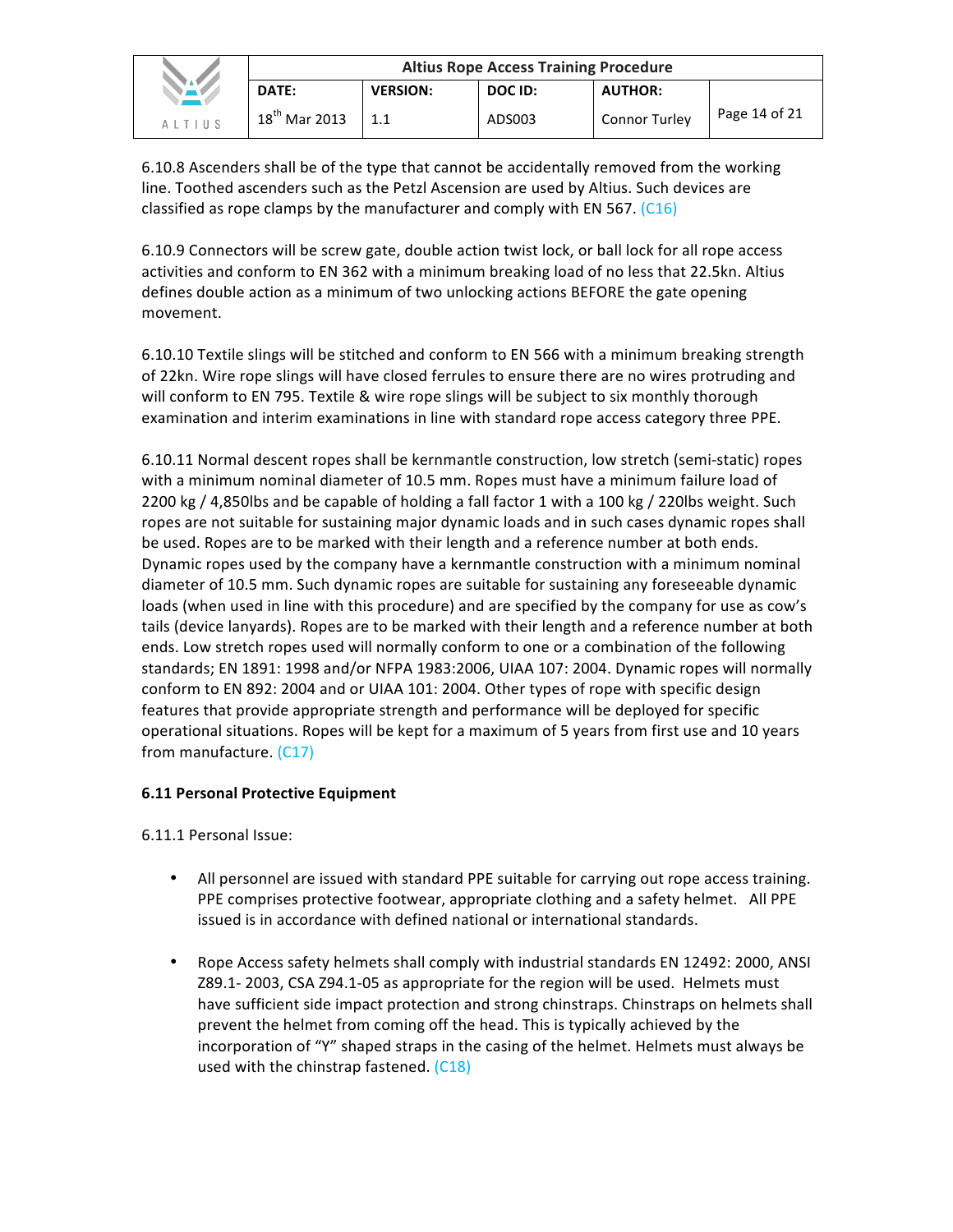#### **7.0 Hazard Identification and Risk Assessment**

7.1 Risk assessments are conducted for each type of training course and may be general in nature to cover routine tasks. The Trainers should conduct further risk assessments on site, if required, using the Risk Assessment form.

7.2 The Altius method for controlling all rope access work and related activities is based on, but not limited to, the following strategy:  $(C19)$ 

- Once the work has been identified as suitable for Rope Access, all hazards arising from personnel, equipment, materials, or the environment will be identified.
- As per Altius' Risk assessment procedure, all activities require the completion of a risk assessment.
- A safe system of work will be developed utilising the following hierarchy:
	- $\circ$  Elimination get rid of the hazard altogether
	- $\circ$  Substitution exchange one risk for something less likely or severe
	- $\circ$  Physical Controls separation/isolation, eliminate contact with the hazard
	- $\circ$  Administrative controls safe systems of work, rules in place to ensure safe use/contact with hazard
	- $\circ$  Information, instruction, training & supervision warn people of hazard and tell/show/train them how to deal with it
	- $\circ$  Personal Protective Equipment equip techs appropriately to reduce severity hazard
- Risk reduction/elimination measures will be implemented through:
	- o Dissemination of relevant information to all concerned,
	- o Instruction
	- o Training
- Once a risk assessment has been completed and control measures implemented the remaining risk must be reviewed and evaluated. If the risk is still considered too high then the job must be cancelled until such time as a method of reducing the risk to an acceptable level is identified and implemented.

#### **8.0 Rescue during training**

8.1 Specific rescue equipment will be at the training site and available to the instructor at all times. The location of the rescue equipment will be specified prior to course commencement, a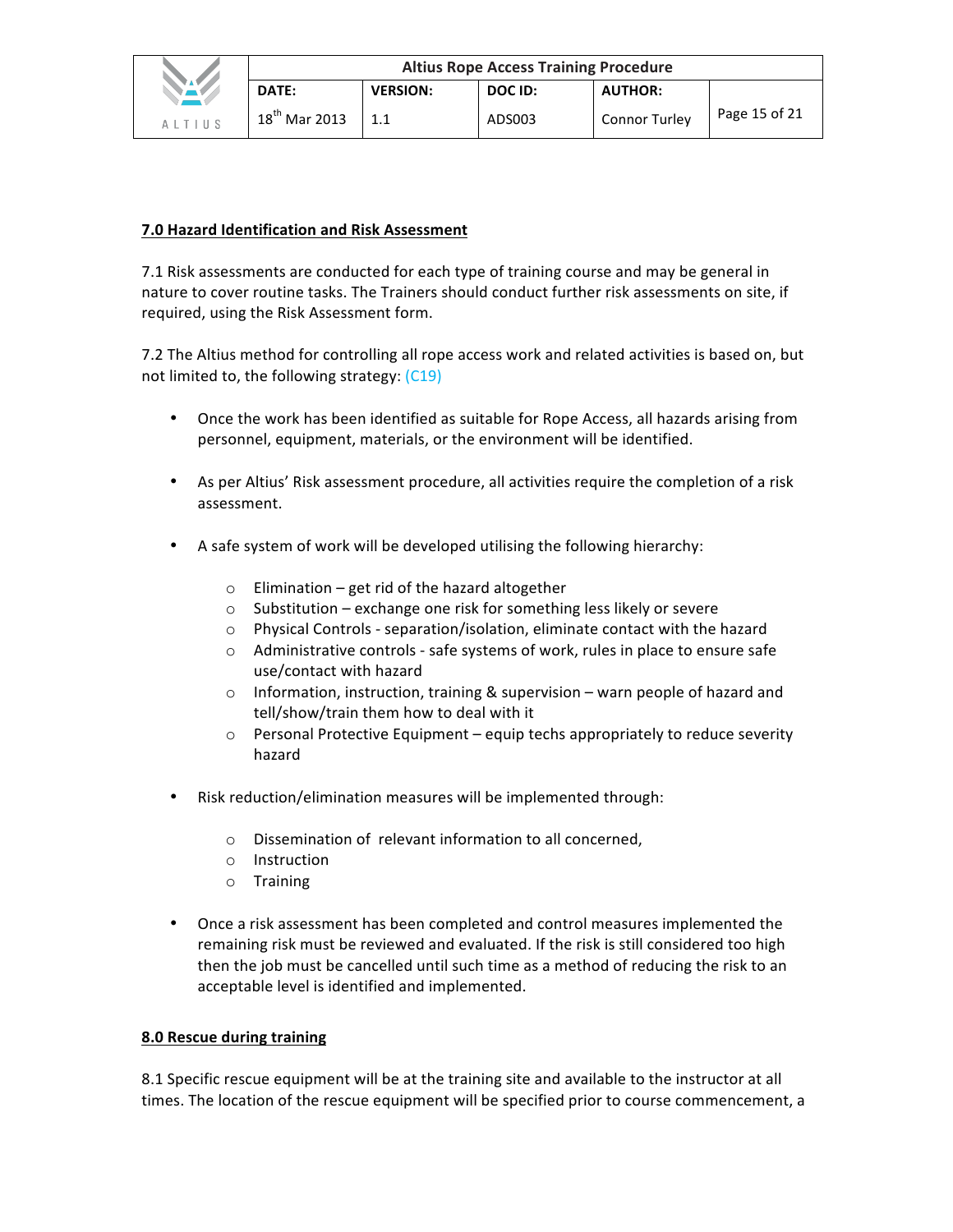|               | <b>Altius Rope Access Training Procedure</b> |                 |         |                |               |
|---------------|----------------------------------------------|-----------------|---------|----------------|---------------|
|               | DATE:                                        | <b>VERSION:</b> | DOC ID: | <b>AUTHOR:</b> |               |
| <b>ALTIUS</b> | $18^{th}$ Mar 2013                           |                 | ADS003  | Connor Turley  | Page 16 of 21 |

rescue plan must be put in place prior to course commencement and rescue techniques may be practiced if required by the risk assessment.

8.2 Rescue techniques to be used are the responsibility of the course instructor.  $(C20)$ 

#### **9.0 Anchors and Limits of Pendulums**

9.0.1 Great care must be taken when selecting anchors. Trainers shall only select anchors that can be classified as primary structural elements such as structural beams and appropriate natural features. Suitable artificial means (bolts, dead weight systems, etc.) may also be used. All anchors must be 100% reliable and the strength of all anchors (except intermediate deviation anchors, which may be weaker) shall be at least as great as that of the terminated ropes attached to them. This strength of installation shall be not less than 6kN. Altius commonly uses wire slings that have a minimum static strength of 15kN. If man-made fibre slings are used then the minimum static strength must be 22kN. This is to compensate for the reduction in safe working capacity if fabric slings are "choked" around structures. Appropriate consideration must be given to anchor line protectors and suitable precautions taken into account for edge protection. Badly placed tape slings will fail considerably below their stated tensile strength and due to their susceptibility to damage sustained through abrasion on impact, as such they should be deployed with great care.  $(C21)$ 

9.0.2 When tying knots in working lines, consideration must be given to the appropriateness and efficiency of each knot. The effect of knotting varies with rope strength, condition, and method of use. Knot efficiency or the remaining relative strength of a rope after a knot has been placed in it, is a much-debated topic. The figure of 50% strength loss should be regarded as the worst possible scenario.

9.0.3 If ropes are redirected from the anchor point, the redirection anchors shall be of sufficient strength with a minimum of a 10 to 1 safety factor (10 degrees minimum 3kN, 20 degrees minimum 5kN). Deviations shall be limited as much as possible with due regard to the consequences of a potential uncontrolled pendulum.  $(C22)$ 

9.0.4 Great care must be exercised when Tyrolean Traverses or Tramways are deployed because of the excessive loads that may be applied to the anchor points.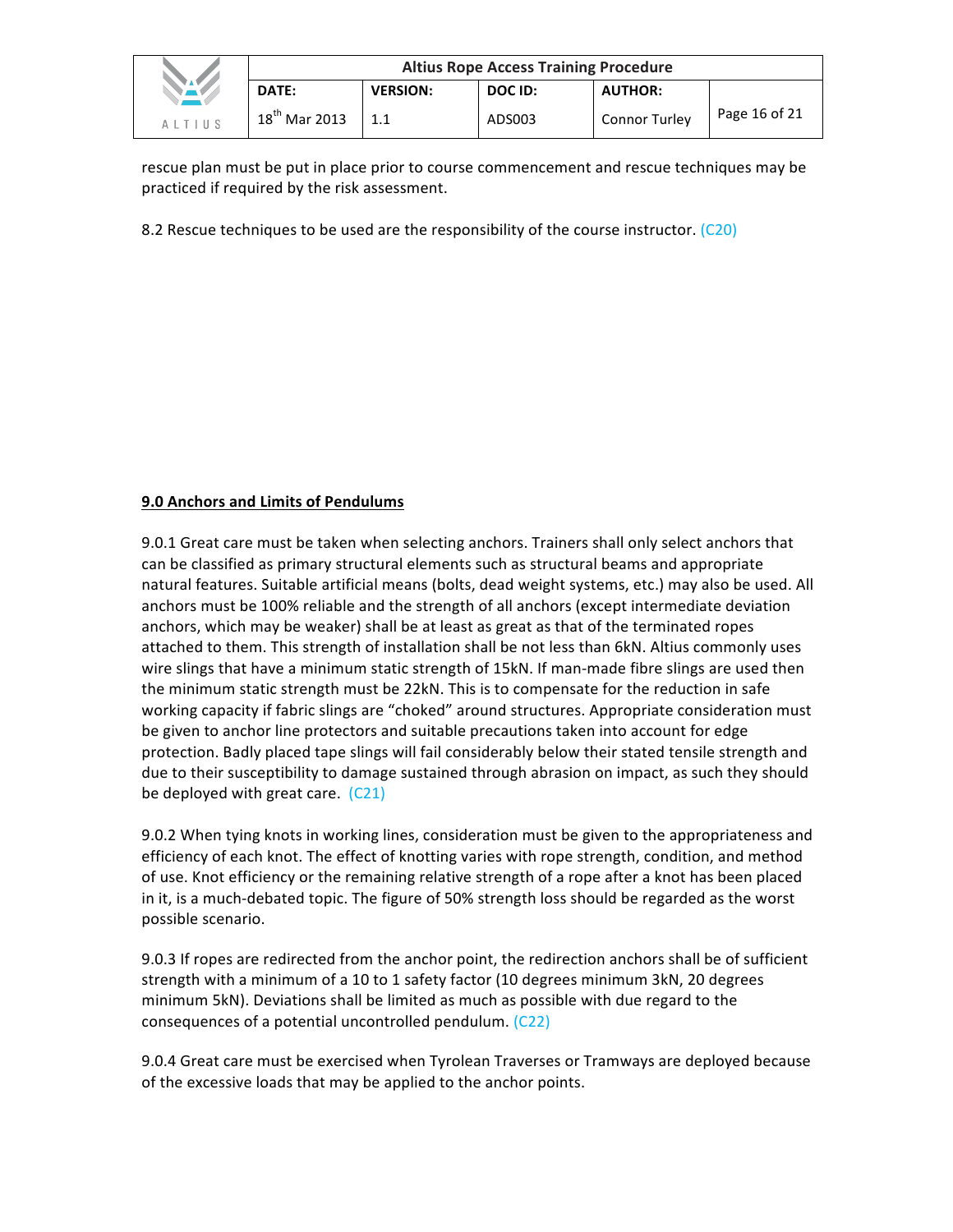|               | <b>Altius Rope Access Training Procedure</b> |                 |         |                      |               |
|---------------|----------------------------------------------|-----------------|---------|----------------------|---------------|
| NAV           | <b>DATE:</b>                                 | <b>VERSION:</b> | DOC ID: | <b>AUTHOR:</b>       |               |
| <b>ALTIUS</b> | $18^{\text{th}}$ Mar 2013                    |                 | ADS003  | <b>Connor Turley</b> | Page 17 of 21 |

9.0.5 When descending or ascending, minimal pendulum should be allowed to prevent abrasion to the ropes or excessive loading to both ropes and anchors. The consequences of an uncontrolled pendulum must be borne in mind therefore redirection angles should be kept to below 10 degrees from primary anchor

## **9.1 Double Protection**

9.1.1 All personnel using rope access for work positioning must use two independently anchored ropes. The principle of double protection consists of an access (sub) system and a backup (sub) system. This facilitates the provision of a 'live' or working rope and a back-up or safety rope and acts as a safe rope access system. Anchors must be linked to provide added security. This also applies to the attachment of personnel to the live and back-up ropes whereby descenders or ascenders and back up equipment must be attached separately to the harness.  $(C23, C24)$ 

## **10.0 Work seats**

10.1 Consideration of the deployment of support seats shall be undertaken when personnel may have to stay in one position for a significant time. When a support seat is included in the suspension system, the harness must be the primary means of attachment to the positioning and backup systems. (C25)

## **11.0 Exclusion Zones & 3rd Parties**

11.1 As part of the risk assessment, measures to protect third parties shall be identified and implemented, and anchor areas should be protected as required. Exclusion zones must be set up to protect people from falling objects within the training area. Exclusion zones maybe necessary to protect the anchor areas and must be enforced if used. All persons within the training area must wear a helmet when instructed to do so.  $(C26, C27)$ 

## 12.0 Pre-Use and Buddy Checks

12.1 During training the de-rigging of rope access equipment is not normally carried out. As such ropes and anchor areas must be thoroughly checked each time before use to ensure that no tampering has occurred and that integrity and safe working can be maintained.

12.2 Prior to training on the ropes personal and buddy checks shall be carried out on all trainers and trainees to ensure that all equipment are of sound integrity, correctly fitting and secure. (C28)

## **13.0 Communications**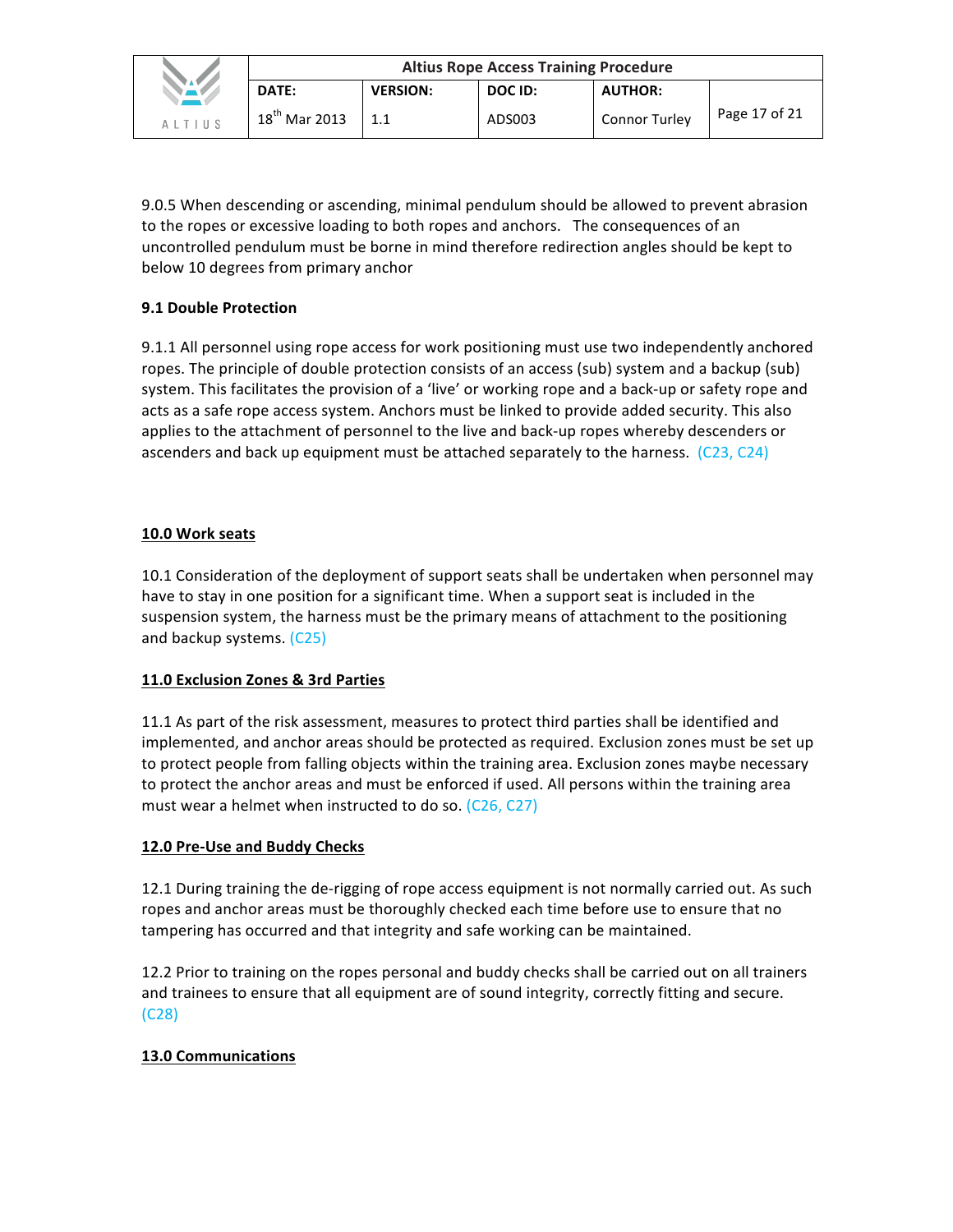|               | <b>Altius Rope Access Training Procedure</b> |                 |         |                      |               |
|---------------|----------------------------------------------|-----------------|---------|----------------------|---------------|
| NAV.          | DATE:                                        | <b>VERSION:</b> | DOC ID: | <b>AUTHOR:</b>       |               |
| <b>ALTIUS</b> | $18^{th}$ Mar 2013                           | 1.1             | ADS003  | <b>Connor Turley</b> | Page 18 of 21 |

13.1 Effective communication is an important part of the management of health and safety and all staff are responsible for ensuring good communications are maintained at all times.

13.2 Clear communication between all concerned parties involved in the training course shall be a priority. This may be by means of pre-arranged word or hand signals etc. All methods of direct communication must be understood before any work begins. (C29)

# **14.0 Lead Climbing**

14.1 Rope access is primarily concerned with movement up or down suspended ropes and working from them, and is considered to be primarily a technique for work positioning. However techniques and equipment used for this purpose are sometimes extended to encompass traversing, aid climbing, lead climbing and other forms of access. When lead climbing is carried out, only appropriately trained personnel shall be used and only after a specific risk assessment has been undertaken. Lead climbing procedure shall be as contained in Appendix 1 of this Operating manual. (C30)

## **15.0 Fall Arrest**

15.1 When using a fall arrest system (i.e. a personal fall protection system for work at height by which a fall is intended to be arrested to prevent the collision of the user with the ground or structure) the equipment must include a full body harness, an energy absorber and appropriate connectors that meet the requirements of recognised standards. Use of a fall arrest system shall be as contained in the company Rope Access Training Manual.

## **16.0 Training Dummies / Masses**

16.1 A dummy or mass with the potential to weigh at least 70kg will be provided for hauling and rescue exercises, manual handling precautions will apply. Where a live casualty is to be used then this will be included in the risk assessment prior to training.  $(C31)$ 

## **17.0 GENERAL LEGISLATION HEALTH, SAFETY AND WELFARE**

## **17.1 Classroom Available**

17.1.1 A classroom facility will always be available for indoor discussion / theory sessions.  $(C32)$ 

## **17.2 Welfare facilities**

17.2.1 Normal welfare facilities will be available including a WC, Tea, coffee, water.  $(C33)$ 

## **17.3 Training centre test records**

17.3.1 Ground anchors & training centre structure will have inspection and testing records available at the training centre.  $(C34)$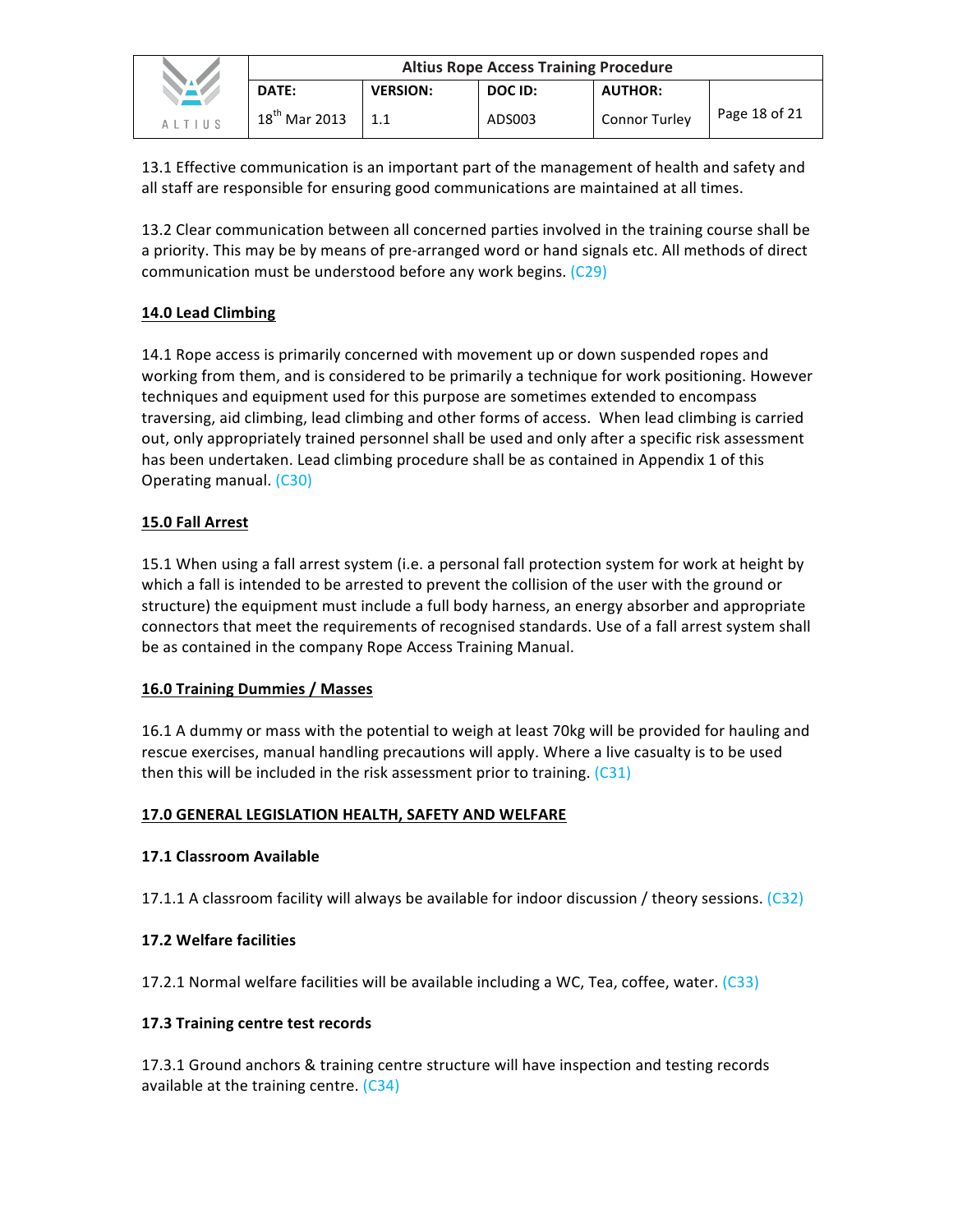|             | <b>Altius Rope Access Training Procedure</b> |                 |         |                      |               |
|-------------|----------------------------------------------|-----------------|---------|----------------------|---------------|
| <b>NAME</b> | DATE:                                        | <b>VERSION:</b> | DOC ID: | <b>AUTHOR:</b>       |               |
| ALTIUS      | $18th$ Mar 2013                              |                 | ADS003  | <b>Connor Turley</b> | Page 19 of 21 |

## **17.4 Safety & Load Signage on Structure**

17.4.1 The training structures must display signage specific to their loading capacity (number of persons). (C35)

17.4.2 All safety signage will be present where required and clear demarcation of the training area established. (C36)

## **17.5 Structure suitable to cover all manoeuvres**

17.5.1 The assessment and training area will be of a suitable construction so as to enable the Trainer to conduct the complete IRATA syllabus, including ascending, descending, re-belays, deviations, passing knots, rope to rope transfers, rescues, hauling systems, climbing with cows tails(aid climbing) and rigging of horizontal & diagonal tensioned ropes in positions that may be used for rescue. Suitable anchors will be available to allow 3 dimensional rescue / rigging exercises. 

#### $(C37, 39, 41, 42)$

#### **17.6 Edge obstruction**

17.6.1 A suitable edge obstruction where the ropes pass 90 degrees between the anchors and ground will be available. (C38)

## **17.7 Lattice frame**

17.7.1 A lattice frame will be available for demonstration of climbing with twin tail shock absorbing fall arrest lanyards. (C40)

#### **17.8 Insurance**

17.8.1 Altius' liability insurance includes cover for Rope Access & Working at Height Training. The current insurance policy is displayed in the training area.  $(D1)$ 

## **17.9 First aid**

17.9.1 The IRATA Trainer, Technical Director & CEO are all trained emergency first aiders with current certification, first aid provision will be provided at the training area and at other locations onsite. (D2)

#### **17.10 Legislation and Guidance**

17.10.1 The Technical Director will keep copies of all relevant national and international Health and Safety Guidance's, approved code of practices and all other relevant industry documentation. Any Altius employee can view these files at any time although copies are kept as controlled documents and will not be freely issued.  $(D3)$ 

#### **17.11 Permits to work**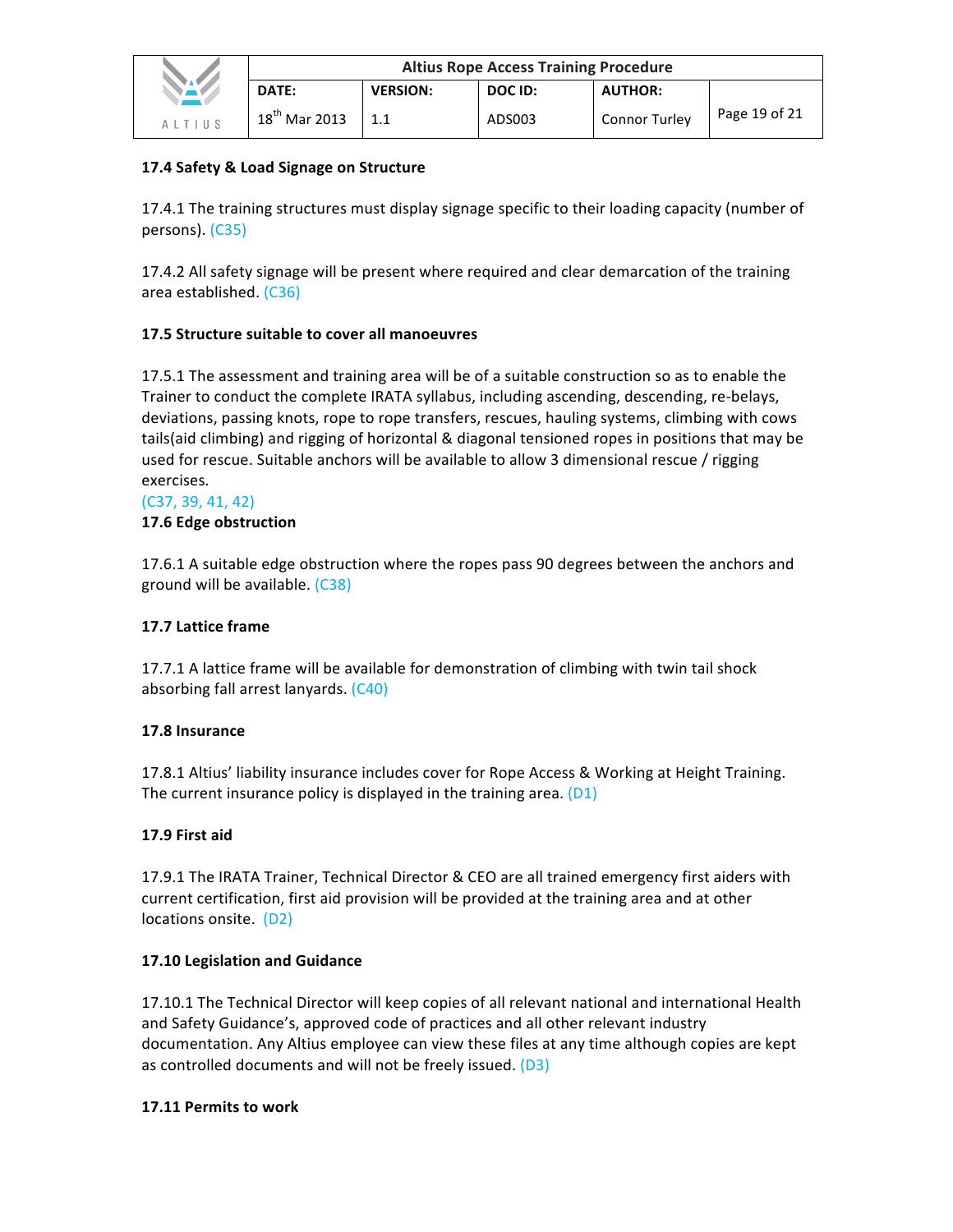|        | <b>Altius Rope Access Training Procedure</b> |                 |         |                      |               |
|--------|----------------------------------------------|-----------------|---------|----------------------|---------------|
|        | DATE:                                        | <b>VERSION:</b> | DOC ID: | <b>AUTHOR:</b>       |               |
| AITIIS | $18^{th}$ Mar 2013                           |                 | ADS003  | <b>Connor Turley</b> | Page 20 of 21 |

17.11.1 Altius does not operate a permit to work system at their premises, however in the event that Altius were to train personnel at an alternative companies premise then Altius would then adhere to the alternative companies permit system if applicable.

#### **18.0 Altius Referenced forms/manuals**

- Altius Safe Job Plan
- Altius Job Hazard Analysis
- Altius Daily Log / Report
- Altius Toolbox Talk
- Altius Training manual

#### **Appendix 1**

#### **ALTIUS' RECOMMENDED LEAD CLIMBING TECHNIQUE**

**Definition of Lead Climbing:** A method of progression, not in suspension, in which the operative is supported by the structure and is protected by a safety line, which is passed through intermediate anchors. The safety line is passed through an independently anchored fall protection device, which is operated by another person, and by which a fall can be arrested with a limited force.

#### **Altius Recommended Technique:**

- Lead climbing is carried out using two single rope dynamics, conforming to EN 892.
- This technique may be applied to both vertical and horizontal scenarios.
- The lead climber ties the ropes into the Sternal attachment of his full body harness.
- One of his ropes is then inserted into a climbing protection unit, or belay device, commonly this will be a descender such as the Petzl ID or Rig.
- The other rope is attached to a back-up device.
- Both of these systems are then attached via slings and connectors to the structure. The ropes are then controlled through the belay devices by the second man, or belayer.
- The belayer shall ensure that there is not too much slack in the system as this will increase fall distance.